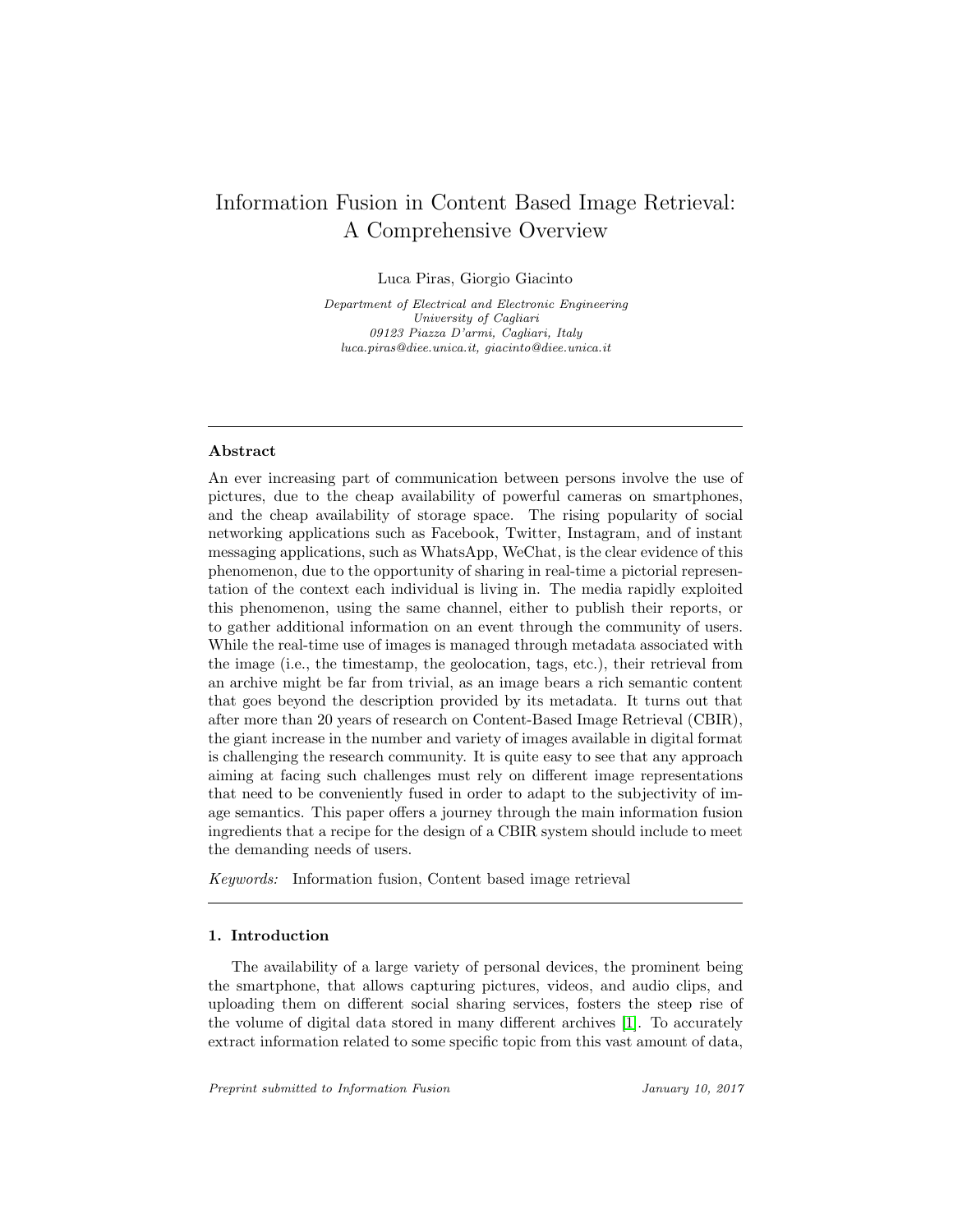retrieval tools and algorithms need to quickly discard irrelevant information, and focus on the items of interests by evaluating a variety of multiple diverse features. Whereas the performances of textual data search methods have reached a good level of maturity, the same can not be said for visual search or multimedia data, due to the richness of content and the subjectivity of its interpretation [\[2\]](#page-18-1).

So far, the most common method for retrieving multimedia content from an archive consists of using meta-data associated to the images such as the timestamp, the geolocation, keywords, tags, labels or short descriptions, and perform the retrieval task through a text-based search. Manual cataloguing a large image archive, even though it requires expensive work, and a large amount of time, often turns out not to be so effective, due to the subjectivity of the task compared to the richness of its semantic content. In addition, it is necessary to take into account that the use of a limited number of words for image labeling and tagging does not always allow clearly and completely describing what an image represents, and is prone to confusion, as sometimes the same word can have several meanings in different contexts.

Moreover, the manual annotation of images typically provides a general description that could be loosely connected to its specific visual content, as it might contain the author, the main subject depicted, the place where the image was taken, etc., rather than the details, and, consequently, a textual query can produce a multiplicity of results with different semantic meanings.

To overcome these drawbacks, several methods based on the automatic analysis of the image content from a computer perspective have been proposed over the years. They are predicated on the approach of content-based indexing by leveraging on the use of low- and mid-level features such as color, texture, shape, etc. a very active research field since more than 20 years [\[3,](#page-18-2) [4,](#page-18-3) [5,](#page-18-4) [6\]](#page-18-5). Retrieval systems that are grounded on these approaches are called *content-based image* retrieval (CBIR) systems.

Of course, the description of images through such low- and mid-level features is not always directly related to the common perception that the user has of an image. For a human being, indeed, an image can be seen as the representation of different concepts, either related to physical characteristics such as shapes, colors, textures, etc., or related to emotions and memories. For a computer perspective, an image is simply a set of pixels with different "colors" and different intensities.

The early papers on CBIR are, by now, almost twenty-five years old [\[7\]](#page-18-6), but while the results attained so far allowed achieving some relevant milestones [\[5\]](#page-18-4), we are still facing issues for which an acceptable solution is far to be devised. One of the most relevant issues is related to the type of features used to handle the "content" of an image, that is usually represented through low-level features that represent colors, shapes, edges that can be found in an image with numerical values. This means that, when two images are compared to find similarities, actually the similarities with respect to the intrinsic features of the images, such as the presence of objects with a given shape, and/or the dominance of a given color, etc., are computed. It can be easily seen however that the effectiveness of the search in this case is limited to a small subsets of semantic concepts.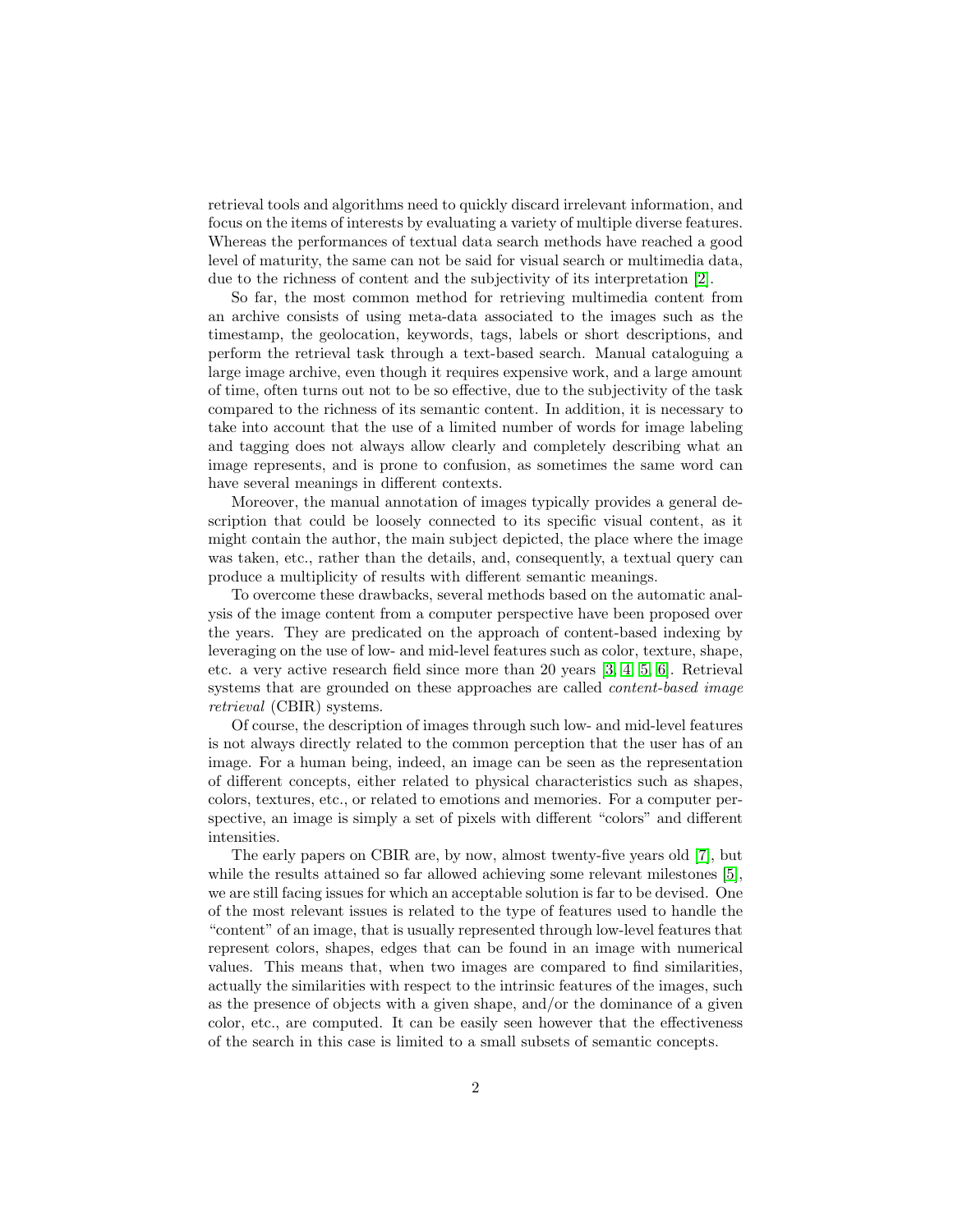For example, when the similarity between an image of an orange and an image of a lemon has to be measured, you might not always be satisfied by the result [\[8,](#page-18-7) [9\]](#page-19-0). A retrieval system based on this level of description of an image content, may respond either with a very high or very low value of similarity. It is not so difficult to see that a shape-based retrieval system would evaluate the two images as being similar, while a retrieval system based on color does not.

These early findings, paved the way for exploring CBIR systems based on the fusion of different features, either by employing weighted similarity measures, where different features are weighted according to their relevance to the task at hand, or by combining different similarity functions, where image similarity is first computed separately for each feature, and then their values are combined.

In the past years, there have been many attempts to bridge the gap between the high level features, those perceived by human beings which identify the semantic information related to the images, and the low level ones that are used in the searches. This difference in perception is widely known in the CBIR field as the semantic gap. In order to capture such a subjectivity, image retrieval tools may employ Relevance Feedback [\[10,](#page-19-1) [11\]](#page-19-2) mechanisms. Relevance Feedback (RF) techniques involve the user in the process of refining the search. In a CBIR task in which RF is employed, the user submits to the system a query image which is an example of the pictures of interest. The system then assigns to each image in the database a score according to a similarity measure between each image and the query. The top k best scored images are returned to the user that labels them as being relevant or not, so that the system can consider all relevant images as additional examples to better specify the query, and the non-relevant ones as examples of images that the user is not interested in. With the availability of this new additional information, the system can improve the quality of the search results, by providing a larger number of relevant images in the next iteration.

It can be easily seen that this iterative and interactive procedure can benefit from the availability of multiple image representations, as the retrieval system can exploit the different similarity concepts embedded in the available representations, and adapt the search towards the user's interests. Consequently, the fusion of multiple image representations for content-based image retrieval tasks has been mainly addressed within the relevance feedback paradigm, as it provides a way to estimate the relevance of each feature and similarity measure with respect to the task at hand. Moreover, the relevance feedback paradigm can be employed to enable browse-to-search mechanisms, where the user has not a specific target in mind, and the feedback captures the most relevant features that drive the browsing experience towards the images of interest [\[12,](#page-19-3) [13\]](#page-19-4).

In addition to the use of different sets of visual features, it can be easily seen that the effectiveness of a visual retrieval system can be improved by combining information from different modalities, i.e., from different types of content. For example, if we consider Web pages, they usually contain both images and text. Even if the relationship between the surrounding text and images varies greatly, with much of the text being redundant and/or unrelated to the visual content, a large amount of information about an image can be found in the textual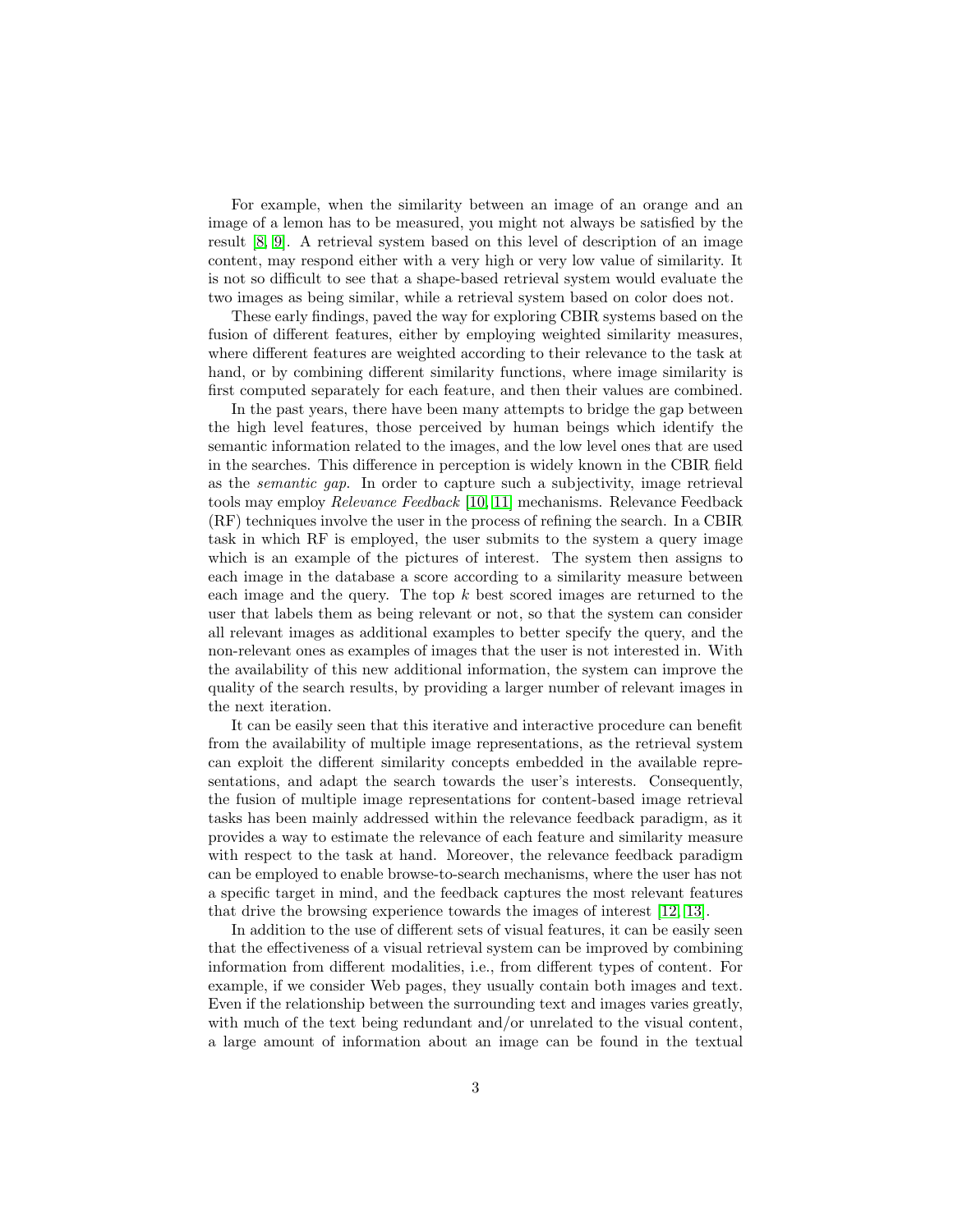context of the Web pages [\[14\]](#page-19-5). Several works indeed proved that such data can be effectively combined within the traditional CBIR systems to improve the quality of the retrieval results [\[15,](#page-19-6) [16,](#page-19-7) [17\]](#page-19-8).

This paper will introduce the reader to the major approaches proposed in the literature for fusing information in visual retrieval tasks. Section [2](#page-3-0) describes the basic concepts behind the techniques proposed in the content based image retrieval field. Section [3](#page-5-0) summarizes the main categories in which fusion approaches can be classified, each fusion approach being extensively addressed in Sections  $4 - 7$ . Pros and cons of the described strategies, conclusions and future research perspectives are drawn in Sections [8](#page-15-0) and [9,](#page-16-0) respectively.

#### <span id="page-3-0"></span>2. Architecture of a CBIR system

The design of a content-based image retrieval system requires a clear planning of the goal of the system [\[5\]](#page-18-4). As much as the images in an archive are of different types, are obtained by different acquisition techniques, and exhibit different content, the search for specific concepts is definitely a hard task. It is easy to see that as much as the scope of the archive is limited, and the content to be searched is clearly defined, than the task can be more easily managed [\[3\]](#page-18-2). On the other hand, the design of a general purpose multimedia retrieval engine is a challenging task, as the system should be capable of adapting to different semantic contents, and different intents of the users.

A number of content-based retrieval systems tailored to specific applications, usually referred to as narrow domain systems, have been proposed to date. Some of them are related to sport events, as the aspect of the scene is fixed, camera positions are known in advance, and the movements of the players and other objects (e.g., a ball) can be modeled [\[5\]](#page-18-4). Other applications are related to medical analysis, as the type of images, and the objects to look for can be precisely defined [\[18\]](#page-19-9).

The description of the content of a specific image can be provided in multiple ways. First of all, an image can be described in term of its properties provided in textual form (e.g., creator, content type, keywords, etc.). This is the model used by Digital Libraries, where standard descriptors are defined, and guidelines for defining appropriate values are proposed. However, apart from descriptor such as the file format, the size of the image, etc., other keywords are typically provided by domain experts. In the case of very narrow-domain systems, it is possible to agree on an ontology that helps describing standard scenarios. On the other hand, when multimedia content is shared on the web, different users may assign the same keyword to different contents, as well as assign different keywords to the same content [\[19\]](#page-19-10). Thus, more complex ontologies, and reasoning systems are required to correctly assess the similarity between images [\[20\]](#page-19-11).

Low-level and medium-level content-based features [\[5,](#page-18-4) [9\]](#page-19-0) have been proposed in analogy with the possible way in which the human brain assesses the similarity between visual contents. While at present this analogy is not deemed valid, these features may provide some hints about the concept represented by the pictorial content. Currently, very sophisticated low-level features are defined that take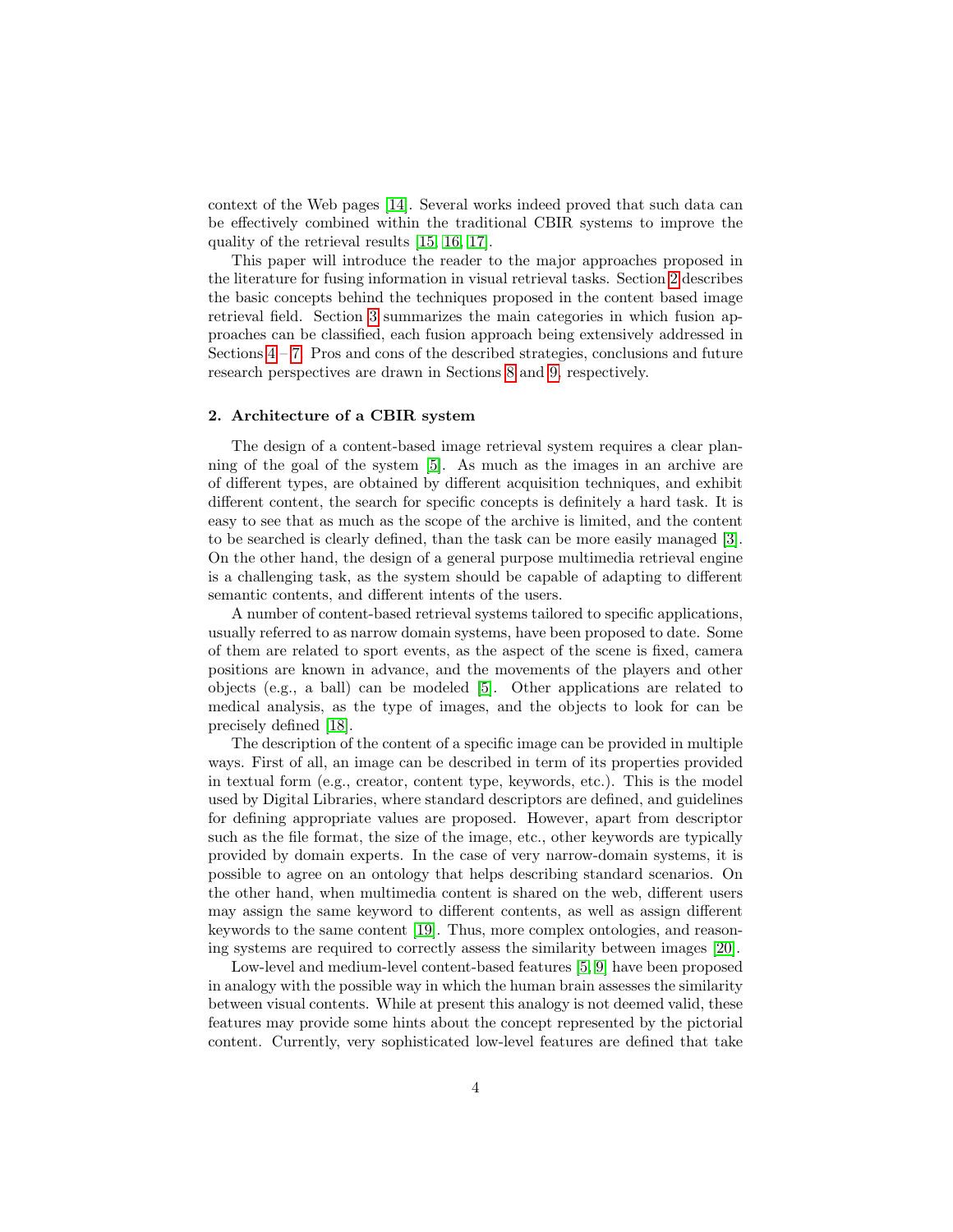into account multiple image characteristics such as color, edge, texture, etc. [\[21\]](#page-20-0). Indeed, as soon as the domain of the archive is narrow, very specific features that are directly linked with the semantic content are computed [\[22\]](#page-20-1). On the other hand, in a broad domain archive, these features may prove to be misleading, as the basic assumptions do not hold [\[9\]](#page-19-0).

A different way of thinking [\[23\]](#page-20-2) has recently attracted researchers in the computer vision community that dramatically advanced the state of the art in image classification tasks through the use of Deep Convolutional Neural Networks (CNN) [\[24\]](#page-20-3). This approach has a long history [\[25\]](#page-20-4), its basic concept stemming from artificial neural network research, where many layers of interconnected information processing units are exploited for pattern classification, or feature learning tasks [\[26,](#page-20-5) [27\]](#page-20-6). The more interesting characteristic of the deep learning paradigm is that features need not to be extracted from the raw data beforehand, but the raw data themselves are processed by the network that produces an internal feature representation of the data suited for the task at hand. The seminal paper, where CNN have been used in an image classification task [\[24\]](#page-20-3), clearly showed that features emerging in the upper layers of the CNN can also serve as good descriptors for image retrieval. Subsequent works [\[28,](#page-20-7) [29,](#page-20-8) [30,](#page-20-9) [31\]](#page-21-0) further investigated this aspect, and showed that the features learned for a given task, can be reused for other classification or retrieval tasks. It is worth to note that Babenko et al. [\[32\]](#page-21-1) recently showed that the features extracted from a CNN trained for a classification task have the same performances when the retrieval dataset is quite different from the training dataset. Nevertheless, this performance can be further improved when the CNN is retrained by using images that have a stronger relationship with the retrieval dataset. However, in the same paper, the authors also point out that in some contexts these features do not outperform other state-of-the-art features, such as Fisher vectors [\[33,](#page-21-2) [34\]](#page-21-3) or Triangulation embedding [\[35\]](#page-21-4).

The past decade has witnessed many scientific advances in the CBIR field, mostly in vertical application areas  $[18]$  such as medical image retrieval,<sup>[1](#page-4-0)</sup> cultural heritage preservation [\[36\]](#page-21-5), and a large variety of new class of applications that use the camera phone to search information about objects that are in visual proximity to the user [\[37\]](#page-21-6), e.g., for identifying products, comparison shopping and so on [\[38\]](#page-21-7). Nevertheless, the use of content based image search engine in large and non-specific database produces results that are far from being satisfactory. In [\[39\]](#page-21-8), for example, it easy to see how the recognition rate of the state-ofthe-art scene classifiers employing state-of-the-art features decrease from 88.1% to 38.0% in two datasets with 15 and 397 categories, respectively.

Summing up, the design of a content-based image retrieval system requires: i) the selection of a set of content-based features that are expected to capture the semantics of the images; ii) the selection of the technique used to extract and represent each feature; iii) the definition of suitable similarity measures in the feature representation of images that capture their semantic similarity; iv) the

<span id="page-4-0"></span> $1$ http://ganymed.imib.rwth-aachen.de/irma/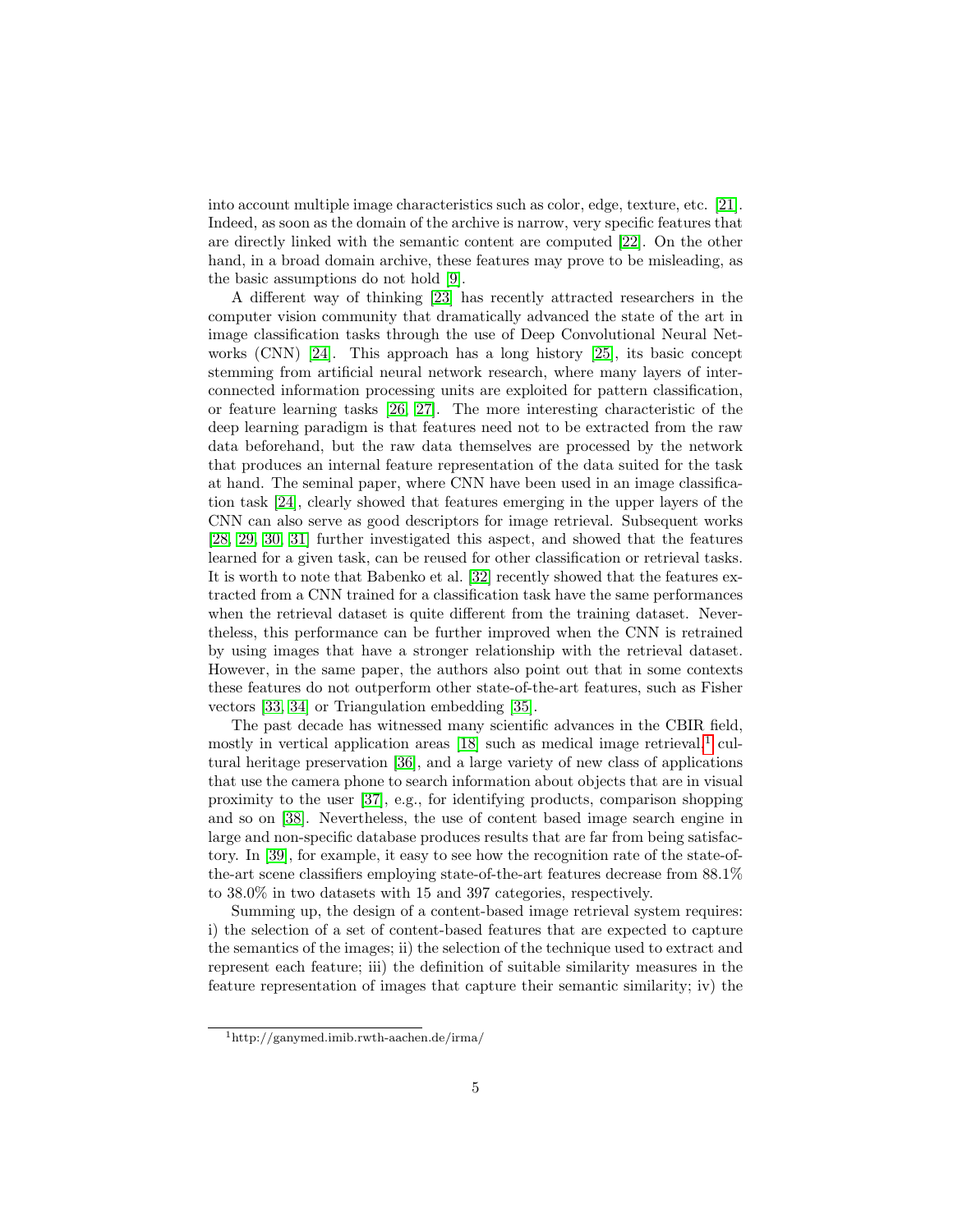

<span id="page-5-1"></span>Figure 1: Schema of the structure of a CBIR system.

use of tailored fusion mechanisms to weigh the importance of each component in capturing the semantics.

#### <span id="page-5-0"></span>3. Information fusion in CBIR

Over the years, several techniques for combining and fusing different image descriptors have been proposed in the literature [\[40\]](#page-21-9), each technique being tailored to the selected descriptors, the strategy of combination, and the application targeted. Fusion approaches are usually categorized into two classes, namely early, and late fusion approaches [\[41,](#page-21-10) [42\]](#page-22-0), which refers to their relative position in the learning chain that goes from the feature extraction step up to the classification/retrieval step (See Figure [1\)](#page-5-1).

Early fusion usually refers to the combination of the features into a single representation before the computation of similarity between images[\[41\]](#page-21-10). This kind of approaches is very common in the image retrieval field, and the simplest and well known solution is based on the concatenation of the feature vectors into a single vector such as in [\[43\]](#page-22-1), where the authors propose two ways of integrating the SIFT [\[44\]](#page-22-2) and LBP [\[45\]](#page-22-3) descriptors, and the HOG [\[46\]](#page-22-4) and LBP descriptors, respectively. Other approaches proposed for image retrieval are based on the early fusion of different feature spaces (See Section [5\)](#page-9-0), such as color and shape [\[47\]](#page-22-5), or texture and color [\[48\]](#page-22-6).

Late fusion refers either to the combination of the outputs produced by different retrieval systems, or to the combination of the similarity rankings, the outputs and the rankings referring to different feature representations [\[49\]](#page-22-7). In an image retrieval task, the goal is to aggregate multiple ranked outputs to generate another ranked output. This kind of fusion can be implemented either according to a score-based approach, where the different similarities or distances from the query are combined, or by following a ranked-based paradigm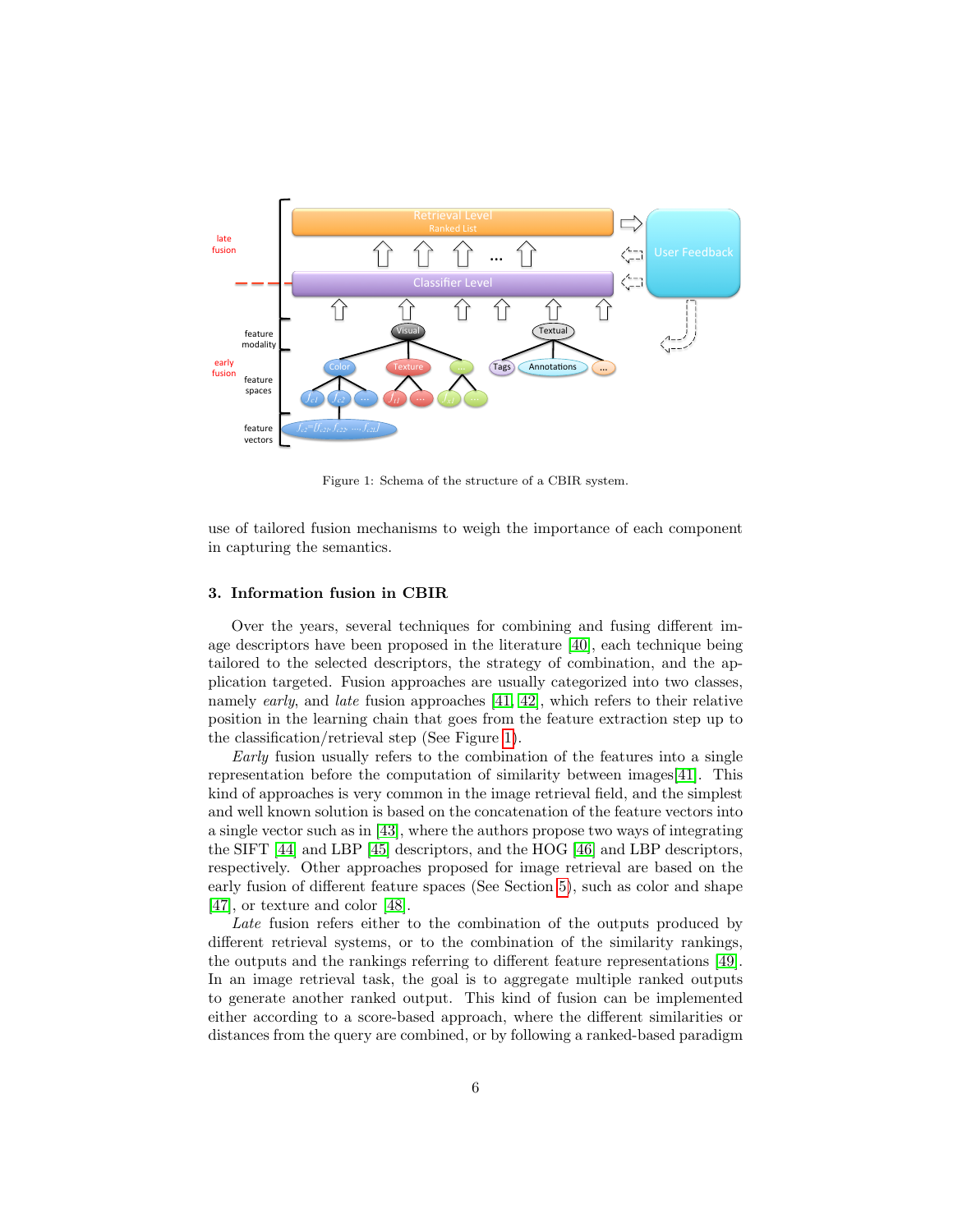

<span id="page-6-0"></span>Figure 2: Diagram of a Convolutional Neural Networks (CNN) architecture as proposed in [\[24\]](#page-20-3).

that combines the different ranks obtained by the classifiers. The outputs to combine are usually weighted to give more importance to particular descriptors either using weights whose values are fixed a priori, or by learning them for a given image content [\[50\]](#page-22-8).

In an image classification task, instead, late fusion usually involves a weighted voting strategy for the outputs of the classifiers associated to the individual descriptors [\[51,](#page-22-9) [52\]](#page-23-0). Over the years, more sophisticated strategies that take place at different levels of the learning chain, such as multiple kernels, have been proposed in the literature, so they are sometimes categorized as intermediate fusion strategies [\[53\]](#page-23-1). However, as kernels are employed to provide for a feature transformation where patterns from different classes can be linearly separated, these techniques can be regarded as a special case of early fusion strategies.

A quite different approach to use the available descriptors is to give each of them a different role, so that some of them are used to filter out a subset of images, while the rest of descriptors are used on the remaining subset of images, or regions in the images. This kind of approaches could be categorized as sequential fusion. This paradigm can be used for combining different feature modalities [\[54\]](#page-23-2), or simply different visual feature sets [\[55,](#page-23-3) [56\]](#page-23-4). In other approaches, global and local image descriptors are used sequentially, the first ones performing a coarse similarity search, the latter ones, to refine the search [\[57,](#page-23-5) [58\]](#page-23-6). In this light, deep learning approaches implicitly perform feature fusion. In fact, the CNN model consists of several convolutional layers and pooling layers stacked up with one on top of another, where the convolutional layer performs a weighted combination of the input values, while the pooling layer reduces the output of the convolutional layer (See Figure [2\)](#page-6-0). At each level the raw features of the images are weighed and refined with respect to the previous level, to produce a better representation of the images. The hierarchical architecture of CNNs could be seen as a 'natural' way of combining more feature modalities taking advantage of the training algorithms embedded in its hidden layers [\[59,](#page-23-7) [60\]](#page-23-8). Unfortunately, despite the great attention paid by researchers in using deep learning approaches for image classification and recognition, there is still a lim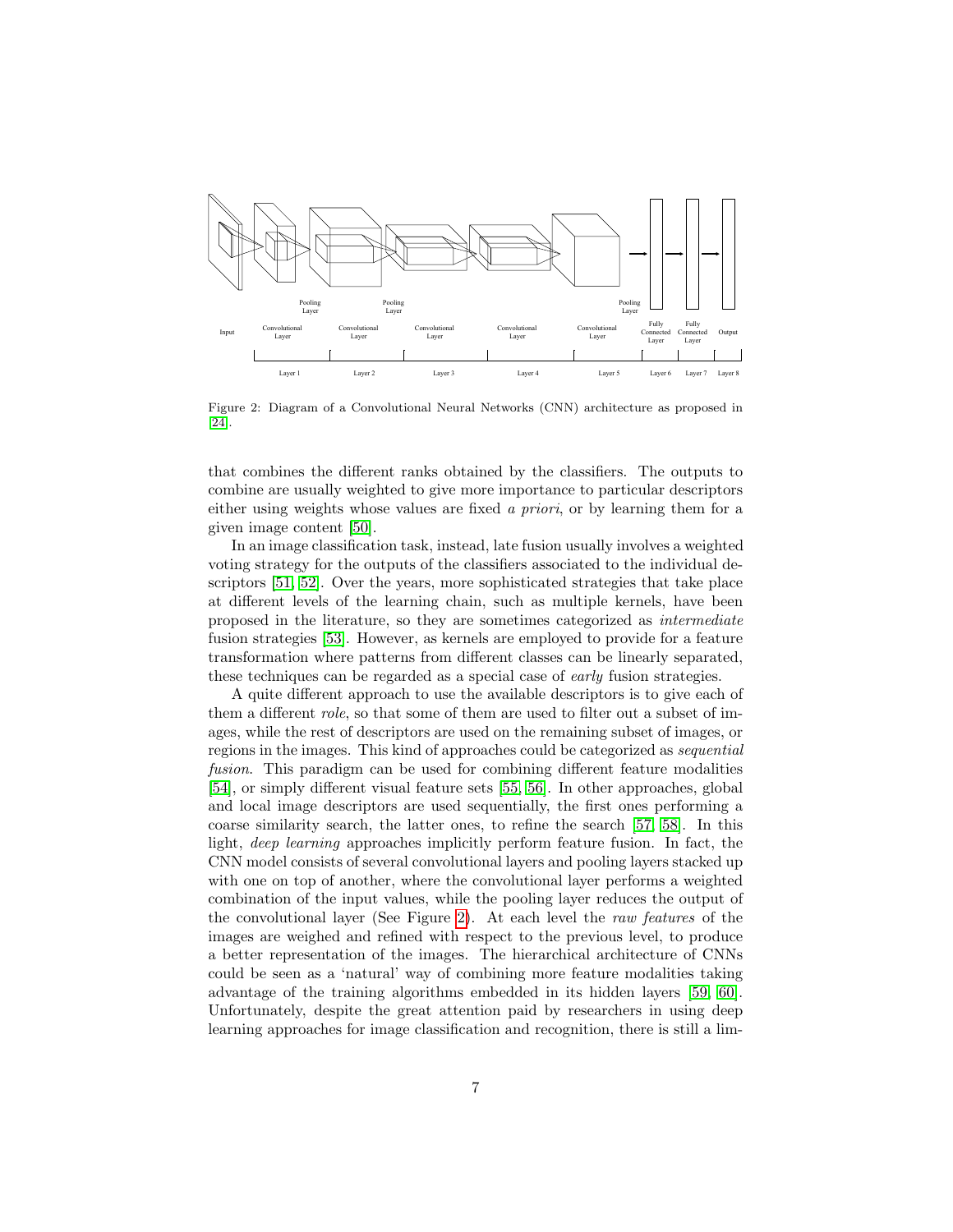ited amount of works that specifically focus on CBIR applications [\[61,](#page-23-9) [32\]](#page-21-1), where the goal is not to retrieve the images of the most probable class(es), but to retrieve the most similar images. This perspective affects both the learning phase, and the output processing phase, as outlined by the few seminal works to date.

In the next sections, the different fusion strategies will be extensively addressed, and, for each strategy, several approaches will be discussed in order to provide an overview of the different techniques proposed in the past years for fusing multiple information in image retrieval tasks.

#### <span id="page-7-0"></span>4. Feature weighting for early fusion

If the retrieval task is modeled as a classification task, where a pool of images described by a set of low-level features are assigned to a set of labels, so that images with the same labels are considered to be similar to each other, then a new feature space that captures the semantic similarity can be extracted by techniques such as PCA. However, to attain reliable results, the number of training images should be large, and labels should be reliable. This is hardly the case in image retrieval from large datasets. Conversely, instead of formulating the problem in terms of the transformation of the feature space to discover the hidden relationship between relevant images, an alternative solution that has been widely investigated consists in using feature selection strategies, or feature weighting approaches, that can be considered to perform a soft selection strategy. In fact, by following this paradigm, non-discriminative features will receive a weight close to zero. As above mentioned, the idea comes from the observation that the effectiveness of CBIR techniques strongly depends on the choice of the set of visual features.

However, no matter how suitably for the task at hand the features have been designed, the set of retrieved images often fits the users needs only partly. This is because, in general, the exact intent of the user's query cannot be fully captured even when multiple images are used for querying the archive. As a consequence, it is not possible to choose "a priori" the subset of features that is best suited to a user's query. The basic idea behind weighting mechanisms is that the exploitation of relevance feedback from the user implicitly defines which images should be considered similar to each other. For example, in a metric space, relevance feedback information can be exploited by modify the similarity measure so that similar images are represented as neighbors of each other (i.e., relevant images), and non-relevant images do not fall within the neighborhood of relevant images.

More formally, feature weighting mechanisms can be formulated as follows. An image I is represented as  $I = I(F)$ , where F is a set of low level feature spaces  $f_i$ , such as color, texture, etc. Each feature space  $f_i$  can be modeled by several representations  $f_{ij}$ , e.g. color histogram, color moments, etc.. Each representation  $f_{ij}$  is itself a vector with multiple components

$$
f_{ij} = [f_{ij1}, \dots, f_{ijh}, \dots, f_{ijk}, \dots, f_{ijL}], \qquad (1)
$$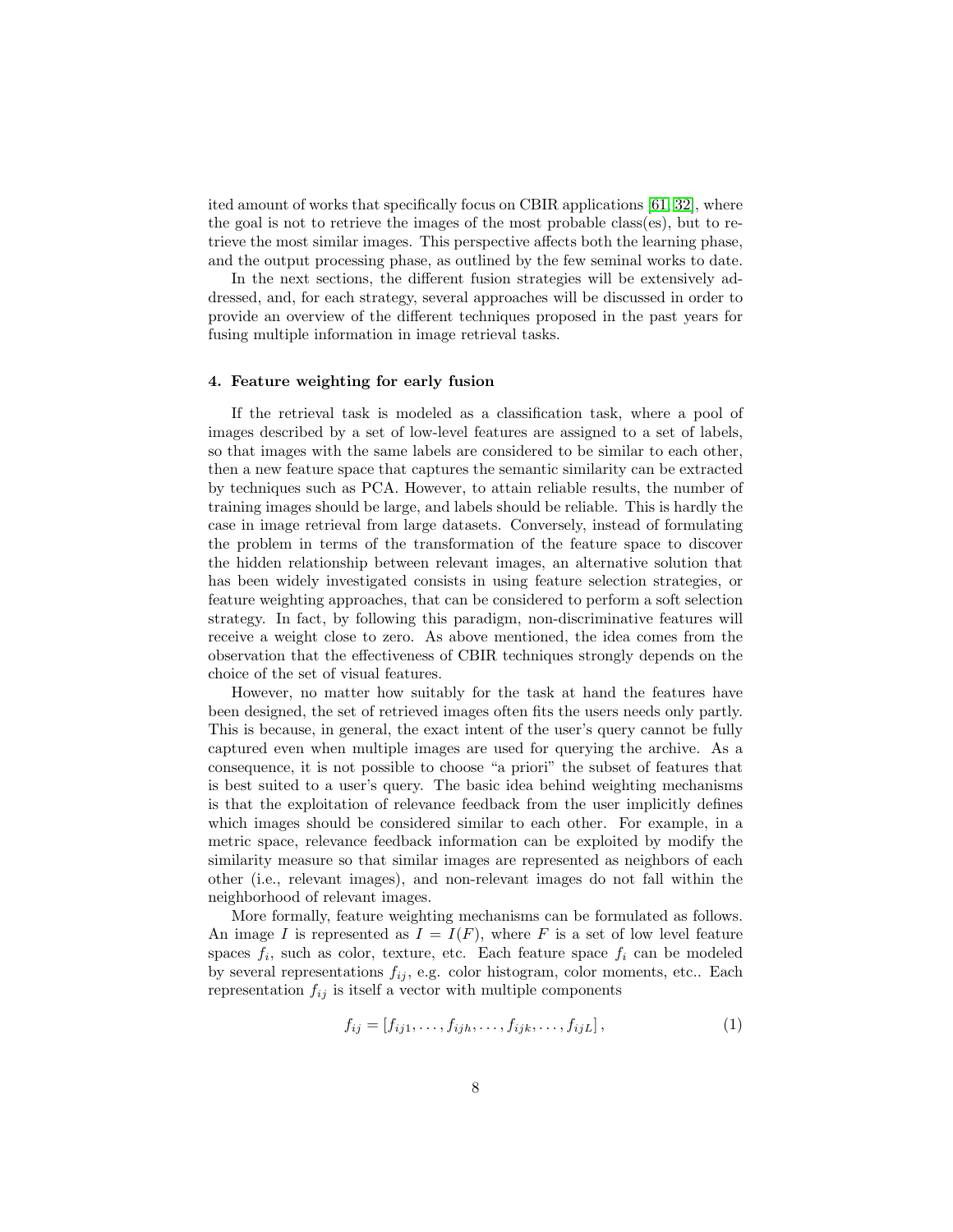where L is the vector length. For each level  $f_i$ ,  $f_{ij}$  and  $f_{ijk}$  it is possible to associate a set of weights denoted with  $w_i$ ,  $w_{ij}$  and  $w_{ijk}$ , aimed at representing the effectiveness of each feature to the query at hand. For example, for a given feature representation  $f_{ij}$ , the similarity between the images can be computed by the "weighted" Minkowski metric [\[10\]](#page-19-1):

$$
S(f_{ij}) = \left(\sum_{k=1}^{L} w_{ijk} |I_A(f_{ijk}) - I_B(f_{ijk})|^p\right)^{1/p}
$$
(2)

with  $p \geq 1$ . The majority of papers that addressed the problem of weight estimation, followed a "probabilistic" approach. In [\[62\]](#page-24-0) the authors proposed to estimate the weights using the inverse of the standard deviation of the values of a feature component computed over a "class" of relevant images. The rationale behind this proposal is that if a certain component of the feature vector takes similar values for all the relevant images, it means that the component is relevant to the query; on the contrary, if all relevant images have different values for that component, then the component is not relevant. In [\[63\]](#page-24-1), a "local" measure of relevance has been proposed to estimate features' weights (Probabilistic Feature Relevance Learning, PFRL). The estimation followed a least-squares approach, that is, a certain feature is more relevant to the query if it contributes more to the reduction in terms of the prediction error. A different approach is used in [\[64\]](#page-24-2), where the features with maximum balanced information gain obtained from the entropy of the set of labeled images have been selected. In [\[8\]](#page-18-7), the weights have been estimated with the goal of privileging those feature spaces where the set of relevant images form a compact cluster or, in terms of probabilities, by assigning more importance to features for which the relevant examples have a high likelihood, and less importance to features for which the non-relevant examples have a low likelihood. Finally, in [\[65\]](#page-24-3) the authors proposed a dynamic feature weighting approach by exploiting intra-cluster and inter-cluster information for representing the descriptive and discriminative properties of the features according to the labels given by the user.

The same estimation procedure could be used to weigh not only the components of each individual feature space, but also to estimate the weights to be associated to subsets of components. The idea stems from the fact that the feature vectors can be decomposed into "sub-vectors", each sub-vector describing a different part of the image or a specific characteristic. Therefore, by assigning a greater or a lower weight to one of them, it is possible to better adapt the search to the concept the user is looking for.

In [\[66\]](#page-24-4) a different point of view with respect to the usual probabilistic approach has been proposed. The weights associated to a given feature have estimated so that they reflect the capability of representing nearest-neighbor relationships according to the user's choices. This method is tailor-made for retrieval techniques based on the nearest neighbor paradigm, and the same algorithm can be used either to weight each component of one feature space, or to weigh different subsets of feature values within the same feature space, or to weight different feature spaces.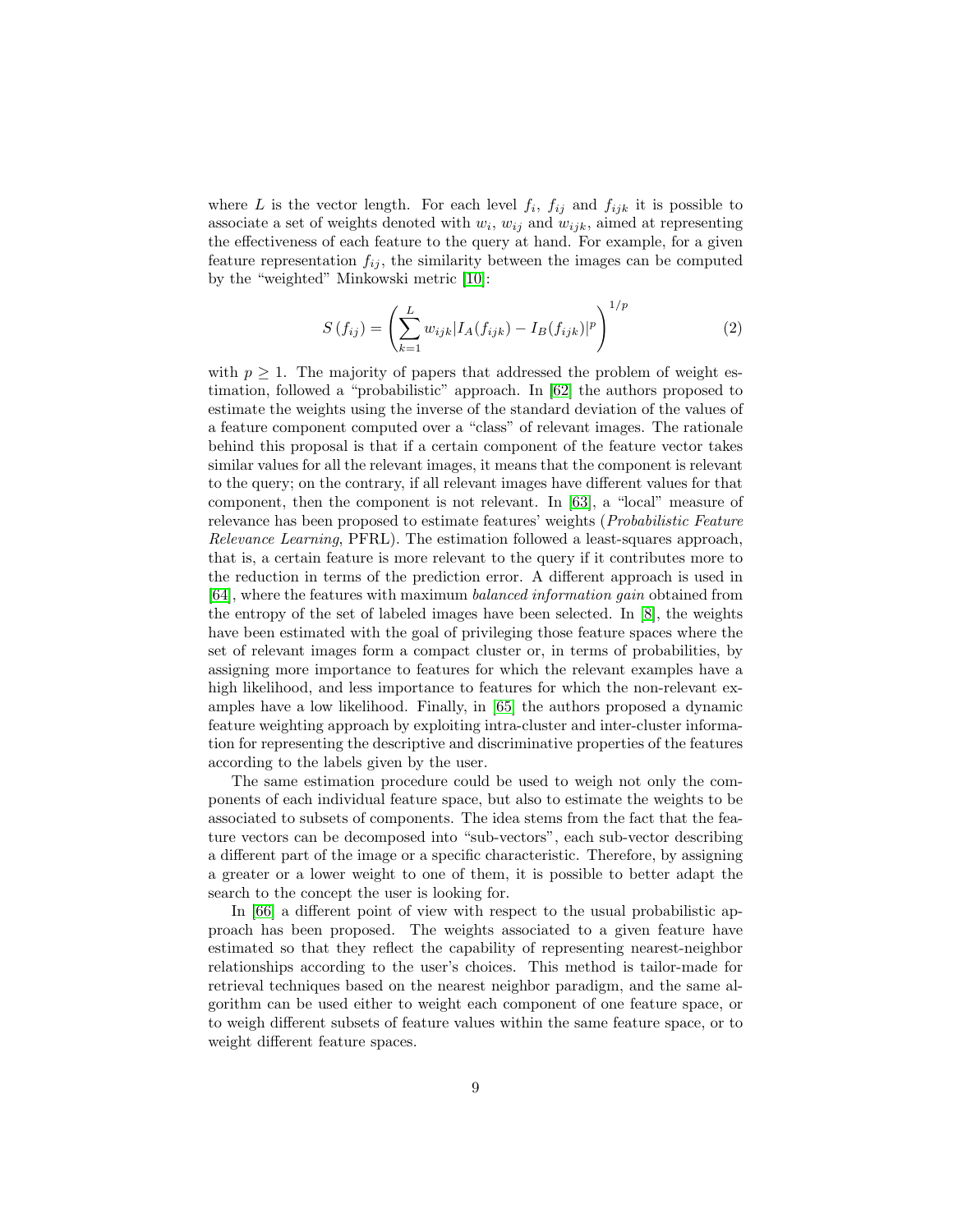Another approach that exploits the feedback from the user to assign a larger importance to features related to similar images, and less importance to other features, has been proposed in [\[67\]](#page-24-5). The rationale behind this approach can be explained by observing that, if the variance of the images relevant to the query is large along a given axis of the feature space, any value on this axis could be acceptable by the user, i.e., the value of the corresponding feature is irrelevant with respect to the user's needs, and therefore this axis should be given a low weight, and vice-versa. In that paper, the authors formulated the relevance feedback approach as a minimization problem whose solutions are the optimal query and a weight matrix used to define the distance metric between images. In [\[68\]](#page-24-6), Rui and Huang improved the algorithm described in [\[67\]](#page-24-5) by proposing a hierarchical model in which each image is represented by a set of different features. In that work, in addition to estimating weights related to each feature representation (inter-feature weighting), the different components of each feature representation are also weighted (intra-feature weighting).

Recently, the relevance feedback paradigm has been also exploited to improve the retrieval capabilities of CNNs by modifying the weights of the convolutional layers according to the feedback of the user, by following an early fusion approach, where the internal layers of the networks are seen as implicit feature representations of the input images [\[69\]](#page-24-7).

#### <span id="page-9-0"></span>5. Representation by multi-feature spaces for late fusion

The previous section showed that the combination of multiple image representations (colors, shapes, textures, etc.) by early fusion approaches can effectively cope with the reduced inter-class variation that is experienced by resorting to just one type of features. As a drawback, the use of multiple image representations with a high number of components increases the computational cost of retrieval techniques. As a consequence, the response time of the system might become an issue for interactive applications (e.g., web searching). Over the years, the pattern recognition community proposed a number of solutions for fusing the information from different feature spaces through the combination of the output of different pattern classifiers [\[70\]](#page-24-8). The most popular and effective techniques for output combination are based on late fusion techniques, such as the mean rule, the maximum rule, the minimum rule, and weighted means.

In the field of content-based image retrieval, similar approaches can be employed by considering the value of similarity between images as the output of a classifier. In particular, combination approaches have been proposed for fusing different feature representations, where the appropriate similarity metric is computed in each feature space, and then all the similarities are fused through a weighted sum [\[10\]](#page-19-1).

In the same spirit, in [\[71\]](#page-24-9), a large set of highly selective visual features has been used, where each feature was highly selective for a small percentage of images, and, at the same time, only a few features were selective for the set of relevant images. In this way, after the choice of the most selective features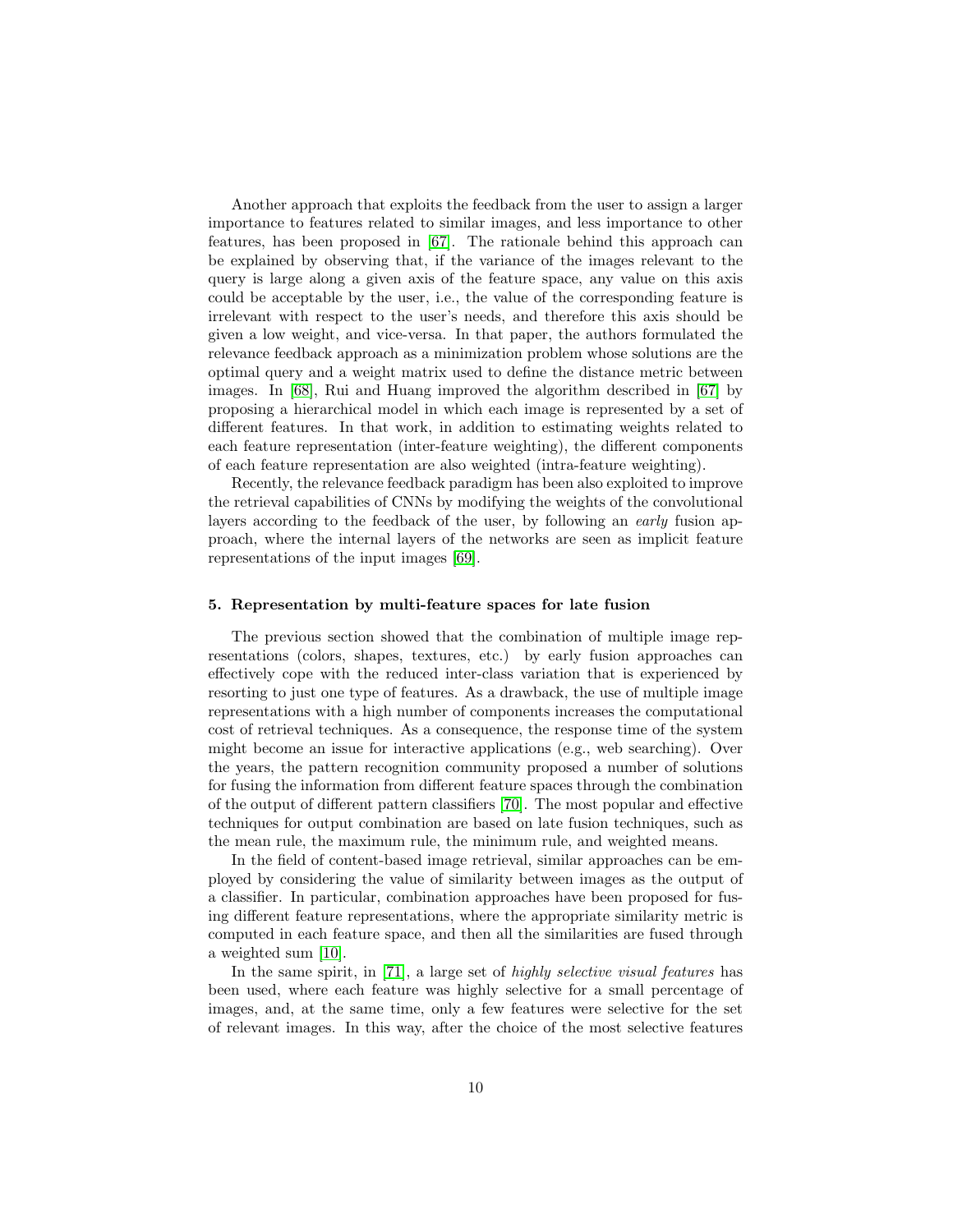for a given query, each image in the archive can be evaluated very rapidly, by discarding all other features.

Artificial neural networks have been used in [\[72\]](#page-24-10), where self-organizing maps (SOMs) are employed to measure the similarity between images. This approach aims at mapping the sequence of the queries based on the user's responses during the retrieval process. A separate SOM is trained for each feature vector type, then the system adapts to the user's preferences by returning more images from those SOMs where the responses of the user have been most densely mapped.

More recently, Arevalillo-Herráez [\[73\]](#page-24-11) proposed a different probabilistic strategy to combine similarity measures. The authors considered a subjective similarity judgement given by users on a fixed set of image and related it to a measure of similarity, then combined the different values of similarity evaluated in different feature spaces. The different feature representations can be combined by fusing all the similarity metrics through a weighted sum [\[10,](#page-19-1) [66\]](#page-24-4). The main issue for this kind of approach is to increase the performances in terms of Precision, Recall, and Average Precision [\[74\]](#page-25-0), by limiting the increase of the processing time.

The issue of combining different feature representations is also relevant when relevance feedback mechanisms are used. In this case, at each iteration, similarities have to be computed by exploiting relevance feedback information, for example by resorting to Nearest-Neighbor or Support Vector Machine [\[75\]](#page-25-1) techniques.

In this view, an approach that has been proposed in the pattern recognition field to classify patterns represented by a set of similarity measures is the so called "dissimilarity space". This approach is based on the creation of a new feature space where patterns are represented in terms of their (dis)similarities to some reference prototypes. The dimension of this space does not depend on the dimensions of the low-level features employed, but it depends on the number of reference prototypes used to compute the dissimilarities, and on the number of dissimilarity measures employed. If we denote with  $P = {\bf p}_1, \ldots, {\bf p}_P$  the set of prototypes, and the dissimilarity measure between an image  $I_i$  and one of the prototypes  $\mathbf{p}_j$  as  $d(\mathbf{I}_i, \mathbf{p}_j)$ , then the image  $\mathbf{I}_i$  can be represented in the dissimilarity space as follows:

$$
\mathbf{I}_{i}^{P} = [d(\mathbf{I}_{i}, \mathbf{p}_{1}), \dots, d(\mathbf{I}_{i}, \mathbf{p}_{P})]. \tag{3}
$$

This representation can be easily extended to take into account multiple dissimilarity measures by stacking the corresponding dissimilarity vectors.

This technique has been employed to exploit relevance feedback in contentbased image retrieval field [\[76,](#page-25-2) [77\]](#page-25-3), where the set of relevant images plays the role of reference prototypes. In addition, dissimilarity spaces have been also proposed for image retrieval to exploit information from different multi-modal characteristic [\[78\]](#page-25-4).

In addition, Piras and Giacinto [\[56\]](#page-23-4) propose another use of the dissimilarity representation for improving the performances of relevance feedback approaches based on the Nearest-Neighbor approach [\[79\]](#page-25-5). Instead of computing (dis)similarities by using different prototypes (e.g., the relevant images) and a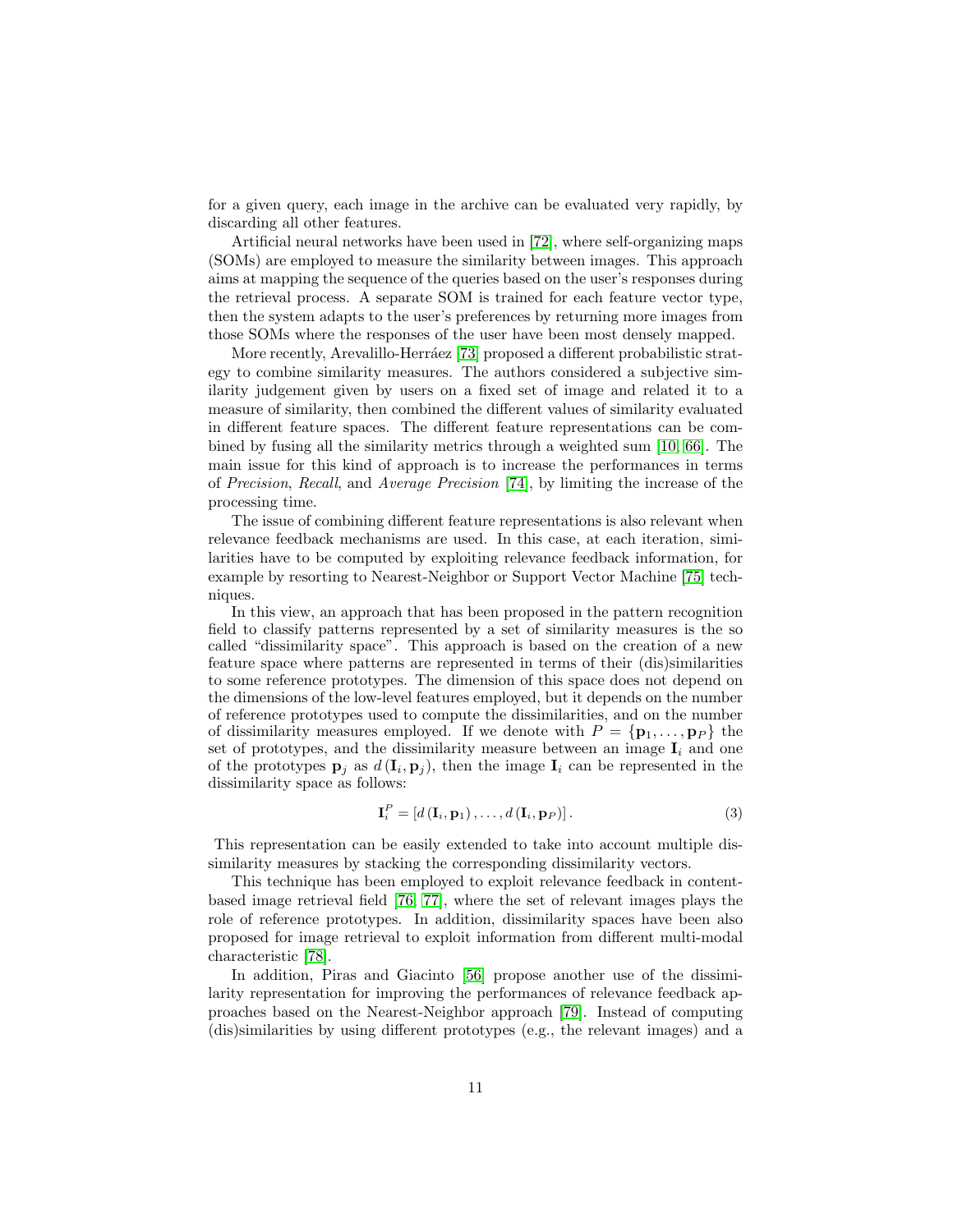single feature space, the authors propose to compute similarities by using just one prototype, and multiple feature representations. Each image is thus represented by a very compact vector that summarizes different low-level characteristics, and allows images that are relevant to the user's goals to be represented as near points.

In the past years, the combination of multi-feature spaces for image retrieval tasks, has been proposed through the use of CNN [\[80\]](#page-25-6) to learn both the metrics for each feature space, and the combination function for the different feature representations.

### 6. Fusing different relevance feedback approaches

The relevance feedback paradigm has been introduced to refine retrieval results, both to overcome inaccuracies in textual information, and to bridge the semantic gap between the low level image descriptors and the user semantics. The user is actively involved in the retrieval process as she is asked to label a set of retrieved images as being relevant or not [\[81\]](#page-25-7) with respect to her interests. In general, the approaches proposed in the literature to exploit the RF paradigm can be divided into two groups. One group of techniques exploit relevance feedback by modifying some parameters of the search, either by computing a new query vector in the feature space [\[62\]](#page-24-0), or by choosing a more suitable similarity measure, or by using a weighted distance [\[82,](#page-25-8) [66\]](#page-24-4). Another group of approaches are based on the formulation of RF in terms of a pattern classification task, by using popular learning algorithms such as SVMs [\[83\]](#page-25-9), neural networks and self-organizing maps [\[75,](#page-25-1) [84,](#page-25-10) [72\]](#page-24-10), and using the relevant and non-relevant image sets for training purposes.

One of the first techniques to be employed for RF in CBIR tasks, that is still used in a number of image retrieval applications, is based on the so-called query shifting paradigm [\[62\]](#page-24-0). This technique has been developed in the text retrieval field, and it is represented by the Rocchio formula [\[85\]](#page-25-11):

<span id="page-11-0"></span>
$$
Q_{opt} = \frac{1}{N_R} \sum_{i \in D_R} D_i - \frac{1}{N_T - N_R} \sum_{i \in D_N} D_i \tag{4}
$$

where  $D_R$  and  $D_N$  are the sets of relevant and non-relevant images, respectively,  $N_R$  is the number of images in  $D_R$ ,  $N_T$  the number of the total documents, and  $D_i$  is the representation of an image in the feature space. This approach is motivated by the assumption that the query may lie in a region of the feature space that is in some way "far" from the images that are relevant to the user. On the contrary, according to  $Eq.(4)$  $Eq.(4)$ , the optimal query should lie near to the euclidean center of the relevant images and "far" from the non-relevant images.

Relevance feedback has been also formulated in terms of a pattern classification task using neural networks, self-organizing maps (SOMs) [\[72\]](#page-24-10), or approaches based on SVM. The latter have been widely used to model the concepts behind the set of relevant images, and adjust the search accordingly [\[75,](#page-25-1) [84\]](#page-25-10). However, it is worth noting that in many practical CBIR settings it is usually difficult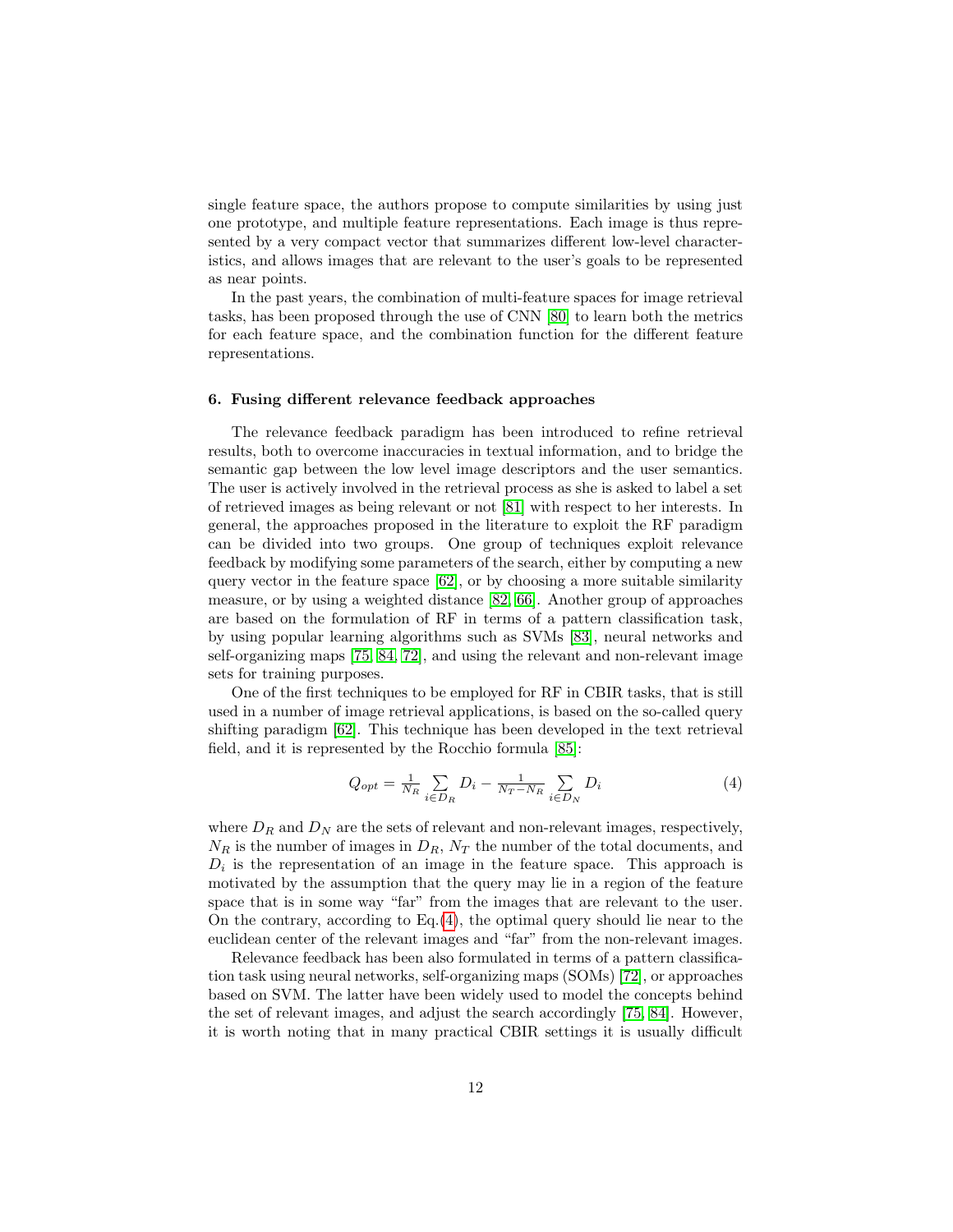to produce a high-level generalization of a "class" of objects, as the number of available relevant and non-relevant samples cases may be too small, and the concept of "class" is variable, due to the subjectivity of the definition of similarity between images. This kind of problems has been partially mitigated due to the use of the active learning paradigm [\[86\]](#page-26-0), where the system is trained not only with the most relevant images according to the user judgement, but also with the most informative images that allows driving the search into more promising regions of the feature space [\[87,](#page-26-1) [88\]](#page-26-2).

For a given image database, and for different users, the best performances might be provided by different relevance feedback approaches. This behavior can be easily seen if we model the set formed by each query image and the associated positive feedback samples as a "class" of a classification problem. For each "class" of query images, one relevance feedback technique might be better other RF approaches.

According to this behavior, Yin et al. [\[89\]](#page-26-3) proposed a combination of multiple relevance feedback strategies. The proposed combination integrates three relevance feedback techniques, namely Query Vector Modification [\[85\]](#page-25-11), Feature Relevance Estimation [\[62,](#page-24-0) [63\]](#page-24-1), and Bayesian Inference [\[90\]](#page-26-4), and dynamically selects the most appropriate technique for a particular query, or even for a particular iteration, by evaluating the retrieval precision of each approach.

In [\[91\]](#page-26-5), a different approach is followed. The authors proposed to employ the Support Vector Machine ensembles technique to construct a group-based relevance feedback algorithm, by assuming the data as coming from multiple positive classes and one negative class, i.e. the problem was modeled as a  $(x+1)$ class classification problem. An SVM ensemble was also proposed in [\[92,](#page-26-6) [93\]](#page-26-7) to address the unbalanced learning issue, whereas the authors of [\[94\]](#page-26-8) suggested to use a set of one-class classifiers based on the Information Bottleneck framework [\[95\]](#page-26-9).

Apart from the above mentioned papers, there have not been other significant investigations on the potentialities of combining different relevance feedback approaches. The vast majority of papers that propose the use of classifier ensembles for content based image retrieval tasks, are based on a single approach for relevance feedback, where different instances are created either by training on different "classes" of images, or on different bags of relevant/non-relevant images in order to improve the performance of that particular approach.

#### <span id="page-12-0"></span>7. Multimodal retrieval

While it has been more than 20 years since the first proposal of a system that allowed the user to combine the textual information contained in a HTML document along with the attached image, with the information in image metadata (i.e., its width, height, the file size, type, etc.), and with the number of faces in the image [\[96,](#page-26-10) [97\]](#page-26-11), nevertheless the paradigm to combine multimodal feature has never ceased to arouse interest in researchers [\[98,](#page-26-12) [42,](#page-22-0) [99\]](#page-27-0). The roots of this approach lie in the fact that the performance of a content-based image retrieval (CBIR) system is inherently constrained by low-level features, and it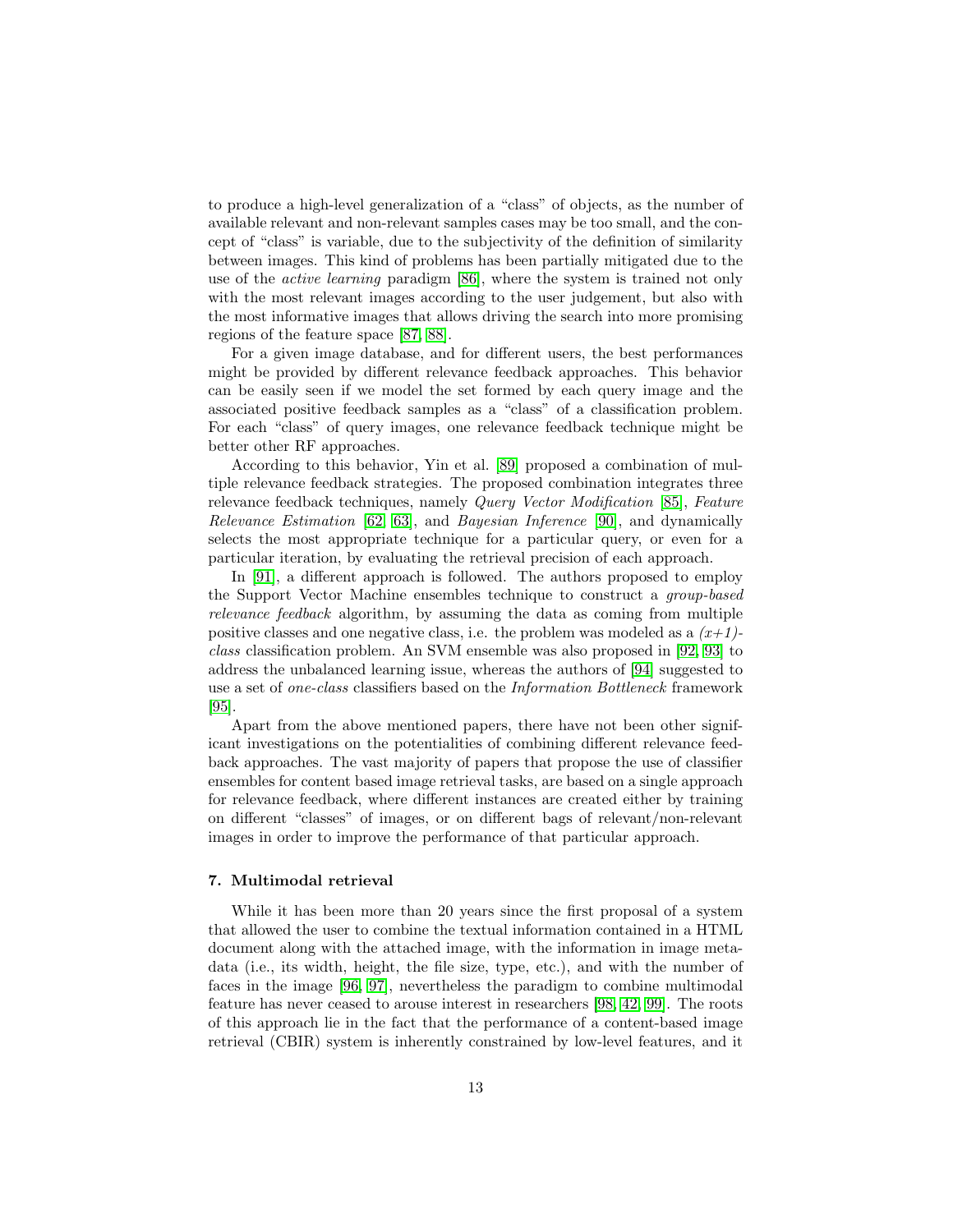cannot give satisfactory retrieval results when users' high-level concepts are not easily expressed by low-level features [\[100\]](#page-27-1). Keywords have been used to assist content-based image retrieval tasks according to two main approaches: their use as additional features, or their use to seed a text-based query [\[101\]](#page-27-2).

The first approach combines keywords with low level features of the images in order to use a combined input space. Many works followed this path as [\[100\]](#page-27-1), where the authors proposed an algorithm for learning the keyword similarity matrix during user interaction, namely word association via relevance feedback (WARF). They assume that the images in the database have textual annotations in terms of short phrases or keywords that can come from keywords spotting from surrounding HTML text on Web pages, manual annotation, and so forth. To combine the use of low-level visual features with keywords, they convert keyword annotations for each image into a vector, where each component is related to the presence or to the probability of a certain keyword in a specific image.

Several other researchers have addressed this problem from different points of view. Sclaroff et al. [\[102\]](#page-27-3) proposed to combine textual and visual statistics in a single index vector, where textual statistics are captured in vector form using a latent semantic approach based on the text in the containing HTML document, while visual features are captured in vector form using color and orientation histograms. Barnard and Forsyth [\[103\]](#page-27-4) proposed a method that organizes image databases using both image features and associated text by integrating the two types of information during model construction. The system learns the relationships between the image features and semantics by modeling the statistics of word and feature occurrence and co-occurrence. In [\[104\]](#page-27-5), the authors proposed an approach based on associating a fuzzy membership function with the distribution of the features' distances, and assigning a degree of worthiness to each feature based on its relative average performance. The memberships and the feature weights are then aggregated to produce a confidence value that could be used to rank the retrieved images. The basic idea is to assign high membership values to distances that are relatively low and low membership values to relatively large distances. The membership functions is designed according to the distribution of the distances within each feature for a small set of training images. In particular, the features' memberships values and their relevance weights have been combined according to two distinct approaches: the first one is linear and is based on a simple weighted combination, the second one is non-linear and is based on the discrete Choquet integral [\[105\]](#page-27-6).

Linear combination models have been widely used in multimedia information retrieval for combining textual and visual features, even if obtaining an effective system is not straightforward due to the difficulty to estimate the weights of the different modalities. In [\[106\]](#page-27-7) the authors proposed an approach based on Fisher Linear Discriminant Analysis, aimed to learn the weights for multimedia documents composed of text and images. In particular, the authors reformulate the task of learning the combination parameters as a dimensionality reduction problem in a binary classification context, i.e., to find the linear combination which best separate relevant and non-relevant documents.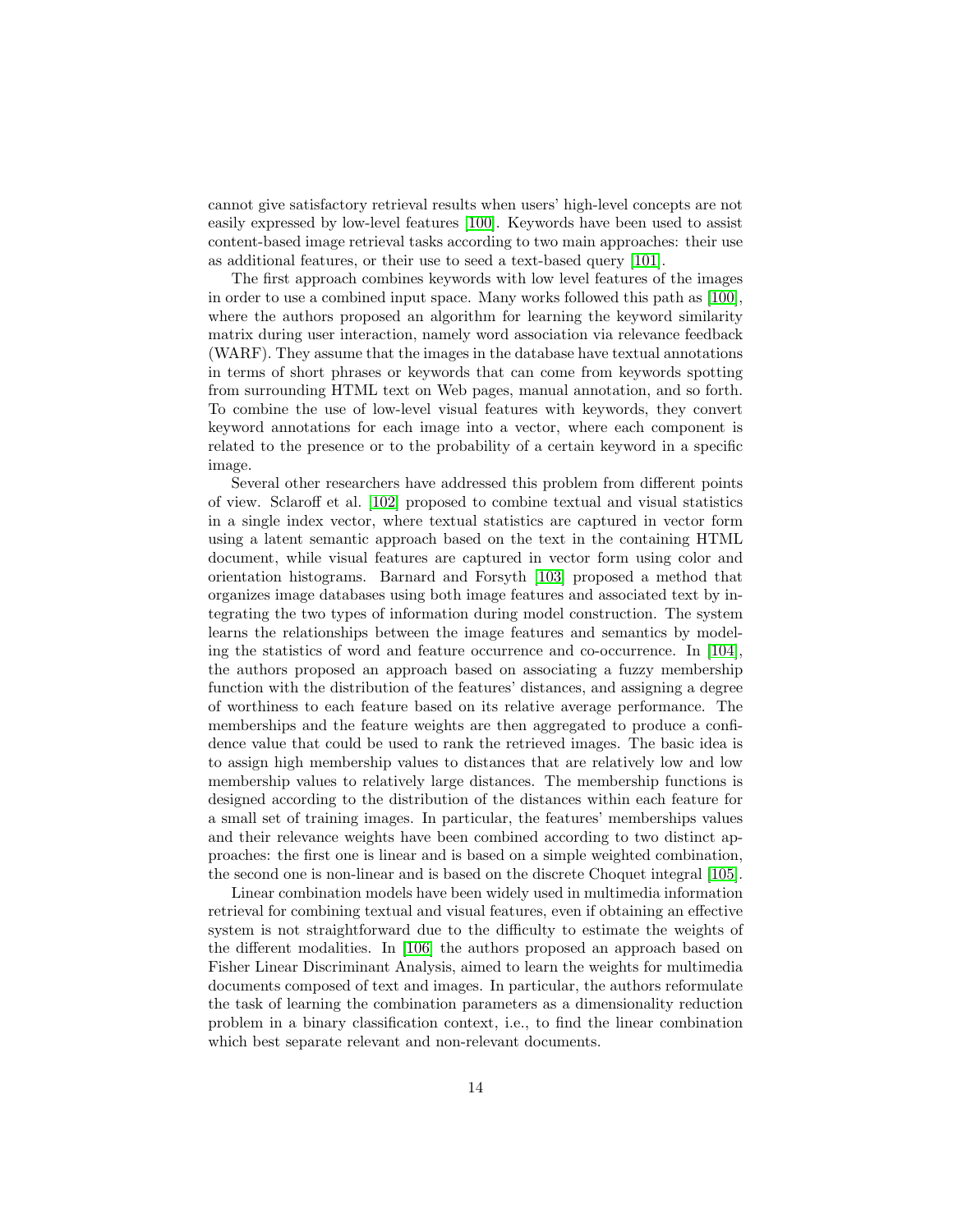More recently, it has been also proposed an alternative way to combine different modalities. In [\[54\]](#page-23-2) the authors use the Balanced Iterative Reducing and Clustering (BIRCH) algorithm [\[107\]](#page-27-8) on textual and visual descriptors to diversify the results obtained by the search. In order to combine textual and visual information together, they first build a clustering tree based on textual information, and then the resulting tree is refined by replacing the text features with the visual ones. In particular, for each node of the tree, its center and radius are recomputed based on the visual feature vectors instead of the former textual feature vectors.

In [\[108\]](#page-27-9), a novel scheme for online multi-modal distance metric learning (OMDML) is investigated, which learns distance metrics from multi-modal data or multiple types of features via an online learning scheme. The key idea of OMDML is to learn to optimize a separate distance metric for each individual modality, and to find an optimal combination of diverse distance metrics on multiple modalities.

Another kind of approach is based on the use of keywords to seed a query, and then employs both keywords and visual features to conduct query refinement [\[109,](#page-27-10) [110\]](#page-27-11). In [\[111\]](#page-28-0) the authors proposed a framework that performed relevance feedback both on keywords representing the images' semantic contents through a semantic network, and the low-level feature vectors such as color, texture, and shape. In [\[101\]](#page-27-2) the authors proposed a multimodal learning approach that uses images' semantic labels to guide a concept-dependent, active-learning process. The system is based on the definition of complexity of a concept, and then it proposed making adjustments to the sampling strategy from which images are to be selected and labeled, to improve the capability of the concept learning. The idea behind this Concept Dependent Active Learning approach (CDAL) is to address the scarcity problem by using keywords to seed a query. According to this approach the user can use a keyword to describe the target concept and the images that are annotated with that keyword are added to the initial pool. If the number of images with matching keywords is small, the system can perform query expansion using a thesaurus to obtain related words that have matching images in the dataset.

Some approaches propose to perform separate visual/textual queries in parallel, and then take the union/intersection of the two retrieved lists as in [\[112\]](#page-28-1), where the results are combined using a weighted sum of the scores given by each retrieval system. A linear weighted combination is also used in [\[113\]](#page-28-2), where a relevance feedback system that refines its results after each iteration, using late fusion methods is proposed. It allows also the user to dynamically tune the amount of textual and visual information to be used for retrieving similar images. Other systems perform the two queries sequentially and use one modality to filter the search space for the other modality as in [\[114\]](#page-28-3). In that paper, the authors proposed an asymmetric multimedia fusion strategy, which exploits the complementarity of the text and the visual features. The schema consists in a prefiltering textual step, which reduces the collection for the visual retrieval step.

In [\[115\]](#page-28-4), the authors presented iLike, an image search engine that integrates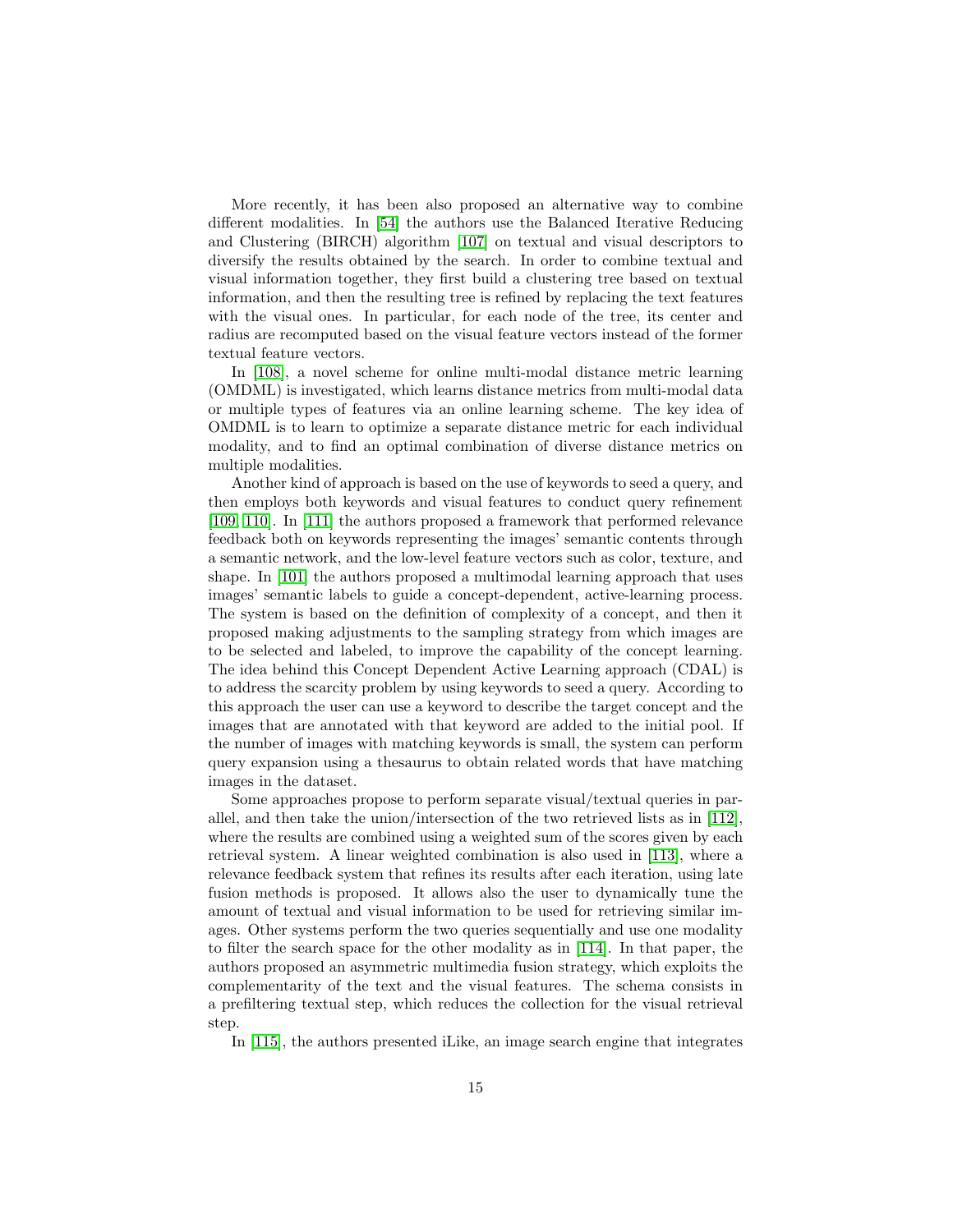both textual and visual features to improve the retrieval performance. The system claims to bridge the semantic gap by capturing the meaning of each text term in the visual feature space, and re-weight visual features according to their significance to the query terms. The system is able to infer the "visual meanings" behind the textual queries and provide a visual thesaurus, which is generated from the statistical similarity between the visual space representation of textual terms.

The paper by Ngiam et al. [\[59\]](#page-23-7) can be considered one of the first attempts to learn and combine features over multiple modalities exploiting the deep learning paradigm. That paper presents a series of tasks for multimodal learning, and shows how to train deep networks that learn features to address each of the proposed tasks. For the sake of clarity, it is worth noting that the authors did not focus their proposal on the multimodal domain, properly speaking, but rather on the so-called cross-modal domain. In the multimodal fusion setting, data from all modalities is available at feature learning, for training the system, and for each test pattern. In the cross-modality setting, data from multiple modalities is available only during feature learning, while, during the training and test phases, only data from a single modality is provided [\[59\]](#page-23-7). Accordingly, crossmodal retrieval refers to the search paradigm where information in one modality can be retrieved using the other available modalities, such as searching images using text and vice-versa [\[116\]](#page-28-5). In [\[60\]](#page-23-8), the authors propose a Deep Boltzmann Machine (DBM) [\[117\]](#page-28-6) model for learning multimodal data representations where the key idea is to learn a joint density model over the space of multimodal inputs. More recently Wang et al. [\[118\]](#page-28-7) proposed a 5-layer neural network to learn a joint model for semantically correlating multiple features from different modalities, where deep learning feature as image representation, and topic feature as text representation are fused.

### <span id="page-15-0"></span>8. Discussion

The above sections clearly showed that for image retrieval tasks, the use of different representations is essential for capturing the multiple concepts that each image can be associated to by different persons. How to model the fusion of multiple representations according to the context in which the retrieval system is expected to be used is a hard task, as the increase in the number of parameters controlling the fusion mechanisms goes along with the availability of large training datasets, and with solid assumptions on their ranges and relationships, to ensure that robust estimations are produced. While nowadays a large quantity of data is available for training purposes, still the way in which they are processed to produce personalized results, and avoid biases, requires a careful design of the learning architecture and algorithm [\[23\]](#page-20-2). So, while the deep learning paradigm is now regarded as an effective solution for many classification and similarity retrieval tasks, previous works on information fusion for image retrieval provide a set of guidelines on the design of the learning architecture and the learning function to fully exploit the potentialities of this popular paradigm.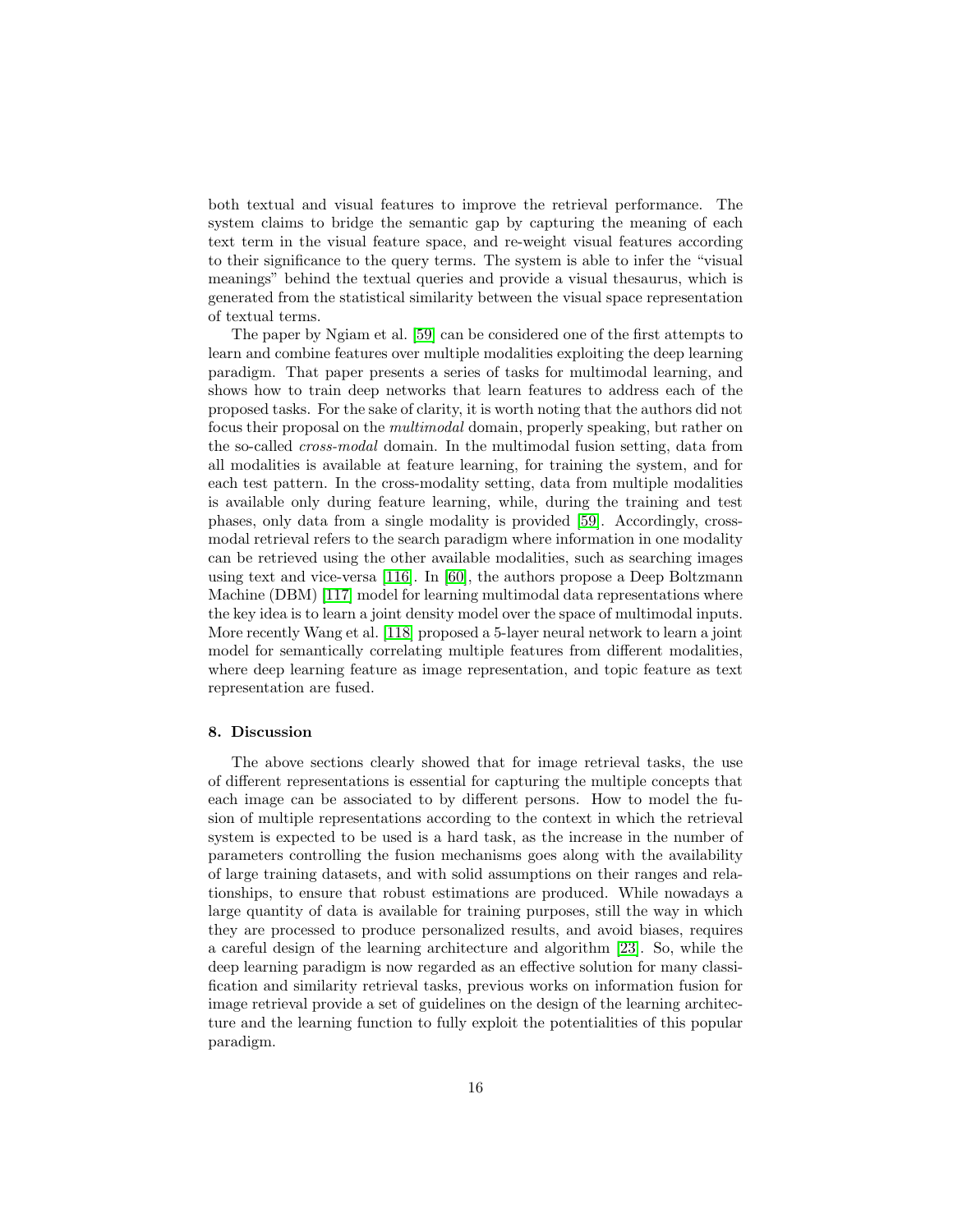- Early fusion by feature weighting. Feature weighting allows building retrieval systems where the designer has a full control of the processing steps, and the reasons behind the output of the system can be traced back to the importance given to different image representations. Moreover, relevance feedback mechanisms can be implemented to modify the weights according to the users' needs. The algorithm to estimate the weights should be as simple as possible, as the choice of the objective function, and the related estimation procedure could drive the system to produce biased and unexpected results. On the other hand, for narrow domain applications, this mechanism could prove to be winning, as the weights can be tailored to the domain of the images at hand. If no automatic estimation algorithm is used, then for the casual users it could be a difficult task to understand the effect of the weight values on the final results.
- Late fusion by multi-feature spaces. From a conceptual point of view, this is one of the more promising approaches, as it avoids dealing directly with the fusion of different image representations, as fusion is performed at a later stage, where the outputs of different systems can be regarded as new features to be combined. This approach is actually taken as a paradigm to implement multi-modal and cross-modal retrieval system employing deep learning architectures [\[116,](#page-28-5) [118\]](#page-28-7), as different independent retrieval systems are seen as feature transformation functions, producing a new feature space for a second layer retrieval function. Again, the main research issues in the implementation of such an approach is the training of different systems, and how changes in one level propagates to the next levels and the output.
- Fusing different relevance feedback approaches. The exploitation of relevance feedback information can be carried out according to different approaches, in terms of the assumptions on the underlying distribution of relevant images. As the different relevance feedback approaches proposed in the literature reflect the richness in the way the similarity between images can be modeled, their fusion might provide the system with an additional level of flexibility in capturing the user's needs, Again, the estimation of the parameters of the fusion mechanism should be kept as simple as possible, as the amount of information produced during the feedback iterations is quite limited, and, consequently, the number of parameters to be estimated should be small.

## <span id="page-16-0"></span>9. Conclusion

The cheap availability of cameras embedded in portable devices, and the availability of almost unlimited storage space, unleashed the natural tendency of people to communicate through images, for the richness of semantic content, and the immediacy of the message conveyed. This vast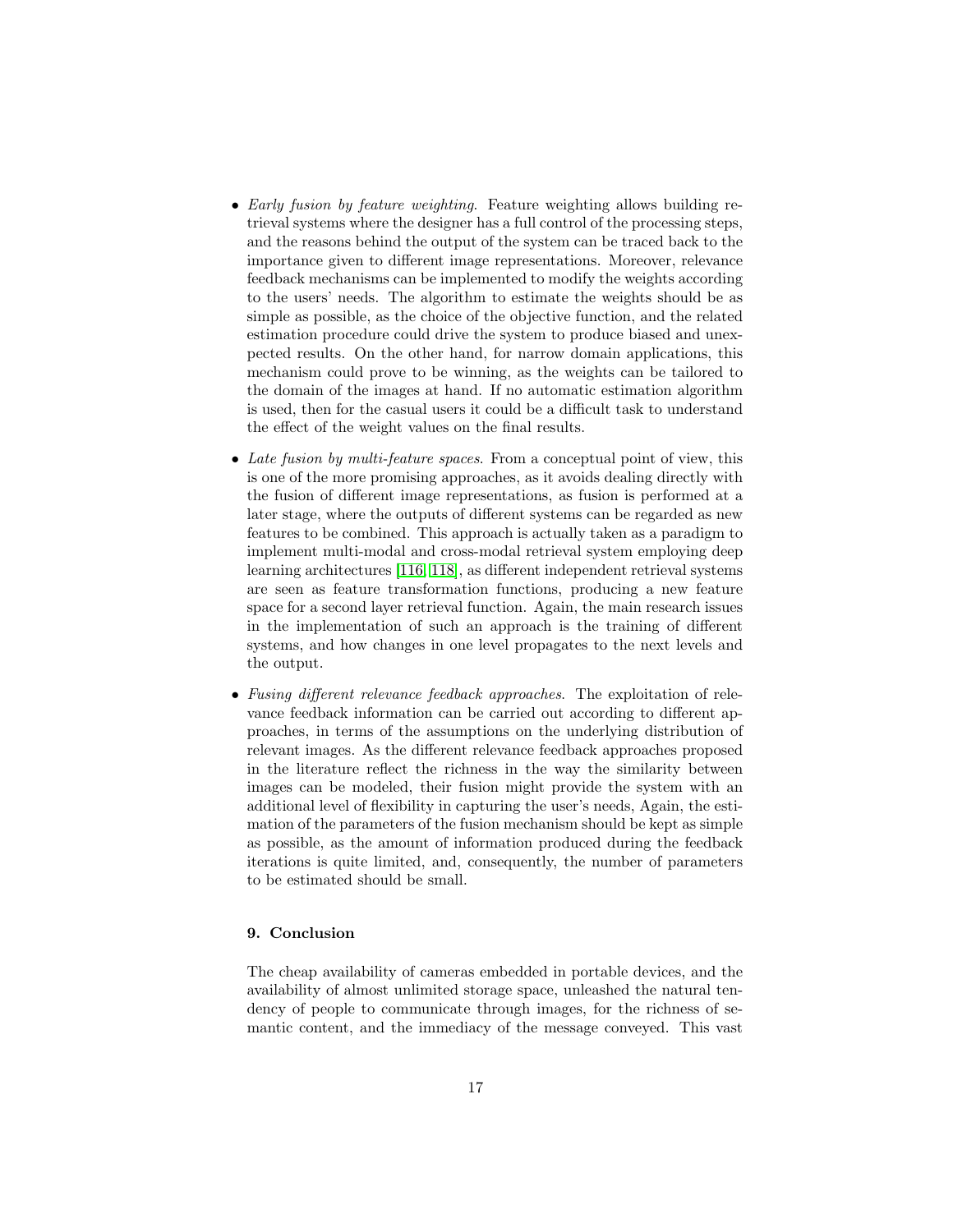amount of visual information can be searched through textual queries related to the geolocation, timestamp, tags and labels provided by the users, with the shortcoming that these textual descriptors capture the semantics of images only partly, due to the richness of the semantic content of an image compared to the subjectivity of image tagging and labeling. To this end, the query-by-content paradigm allows searching for images beyond the purpose of their first use, by leveraging on the extraction of multiple descriptors to allow associating each image to different semantic concepts. This paper aimed at providing an overview of the techniques that could be used to fuse different descriptors, both in terms of the components in the processing pipeline in which the fusion takes place, and in terms of the techniques that can be used to estimate the parameters of the query mechanism to adapt to the needs and goals of the target application, and to the interests of the users involved. While the past  $20+$  years of research in the field allowed to reach a number of milestones, so that image classification and retrieval functions are now available in consumer products, the steep increase in the number of images stored, and the consequent requests for more advanced functionalities by different categories of users, are making the old challenges even harder:

- Labeled data is needed in order to design the system, and estimate the parameters. However, the reliability of the labeling process clearly affects the quality of the performance of the system. For this reason benchmarks that help researchers to develop new approaches and evaluate the related performances are, now more than ever, crucial. In this line of reasoning it is worth to note that evaluation campaigns such as  $\text{ImageCLEF}^2$  $\text{ImageCLEF}^2$  and  $\text{ImageNET}^3$  $\text{ImageNET}^3$  since 2003 and 2010, respectively, created a number of publicly-accessible evaluation resources. Anyway, the creation of public datasets suited to test the performances of CBIR system in real settings still remains one of the main issues in this field. How can labeling be improved, and how can unlabeled data as well as partially labeled data being exploited to incrementally improve the system performances?
- How can the implicit feedback provided by the user be exploited when browsing the private archive, or searching through the media content shared within his/her social network?
- How to design easy-to-use interfaces that allows users to interact with the system in an intuitive way so that labels and feedbacks are provided in non-ambiguous way?
- How to design fusion approaches tailored to vertical applications or scenarios, e.g., the media industry, fashion, design, forensics, etc.?

<span id="page-17-0"></span><sup>2</sup>http://imageclef.org/2016

<span id="page-17-1"></span><sup>3</sup>http://image-net.org/challenges/LSVRC/2016/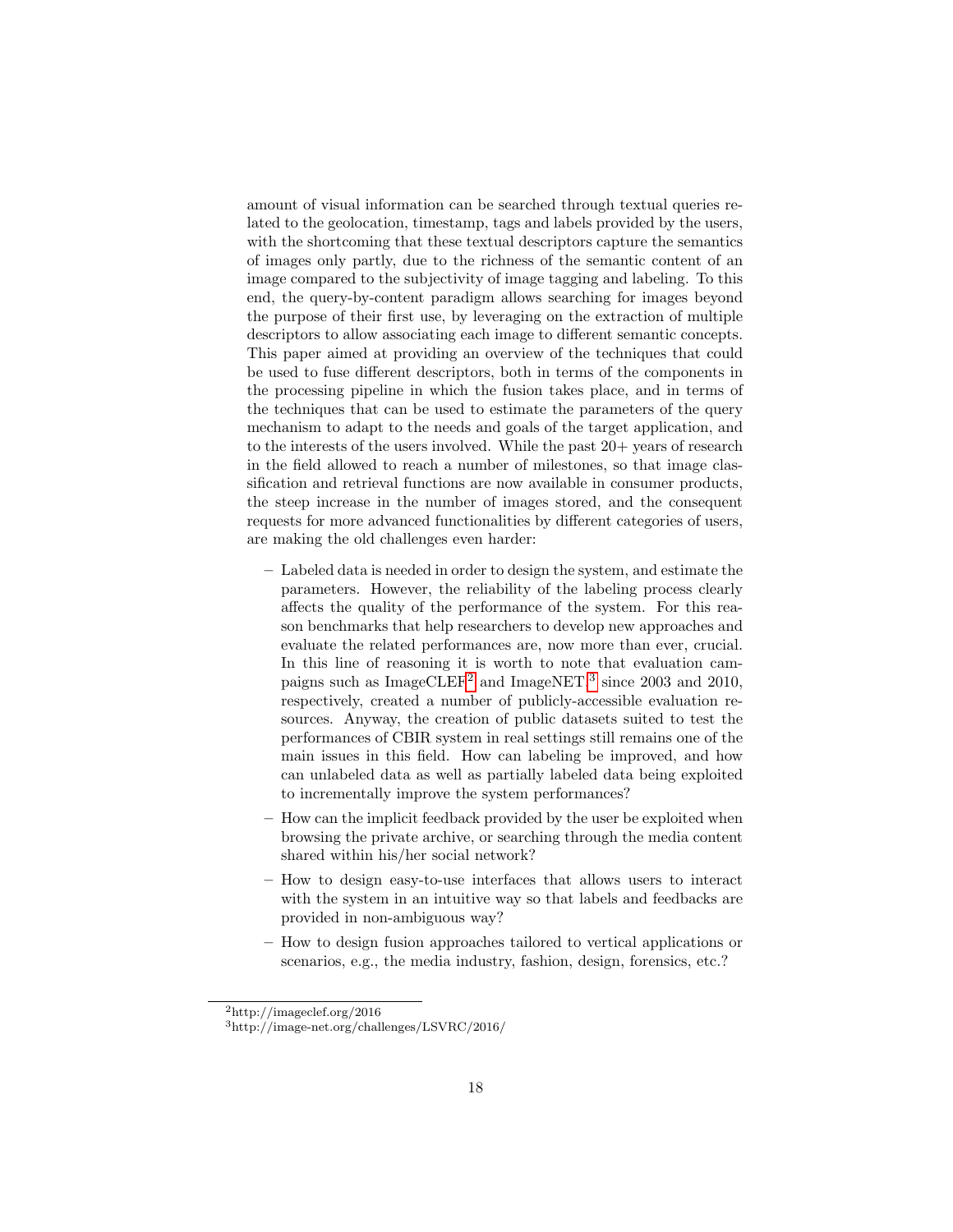– More in general, principled approaches providing design guidelines are still needed, as the vast majority of papers support the proposal of new techniques and algorithms through experimental evaluation, and trial and error procedures.

The availability of more computing power, especially through the 'cloud computing' paradigm, the large popularity of deep learning approaches, as well as the interest from a variety of actors, both from the research community, and from an increasing number of companies, will allow addressing the above issues with novel approaches that will leverage on cooperation and knowledge sharing.

## References

#### References

- <span id="page-18-0"></span>[1] V. Cisco, The zettabyte era: Trends and analysis, Whitepaper, WhitePaper (2015).
- <span id="page-18-1"></span>[2] C. Kofler, M. Larson, A. Hanjalic, [User intent in multimedia search:](http://doi.acm.org/10.1145/2954930) [A survey of the state of the art and future challenges,](http://doi.acm.org/10.1145/2954930) ACM Comput. Surv. 49 (2) (2016) 36:1–36:37.
- <span id="page-18-2"></span>[3] A. W. M. Smeulders, M. Worring, S. Santini, A. Gupta, R. Jain, Content-based image retrieval at the end of the early years, IEEE Trans. Pattern Anal. Mach. Intell. 22 (12) (2000) 1349–1380.
- <span id="page-18-3"></span>[4] M. S. Lew, N. Sebe, C. Djeraba, R. Jain, Content-based multimedia information retrieval: State of the art and challenges, ACM Trans. Multimedia Comput. Commun. Appl. 2 (1) (2006) 1–19.
- <span id="page-18-4"></span>[5] R. Datta, D. Joshi, J. Li, J. Z. Wang, Image retrieval: Ideas, influences, and trends of the new age, ACM Computing Surveys 40 (2)  $(2008)$  1–60.
- <span id="page-18-5"></span>[6] B. Thomee, A picture is worth a thousand words: content-based image retrieval techniques, Ph.D. thesis, Leiden University, The Netherlands (November 2010).
- <span id="page-18-6"></span>[7] T. Kato, Database architecture for content-based image retrieval, in: Image Storage and Retrieval Systems (SPIE), Vol. 1662, 1992, pp. 112–123.
- <span id="page-18-7"></span>[8] M. L. Kherfi, D. Ziou, Relevance feedback for cbir: a new approach based on probabilistic feature weighting with positive and negative examples, IEEE Transactions on Image Processing 15 (4) (2006) 1017–1030.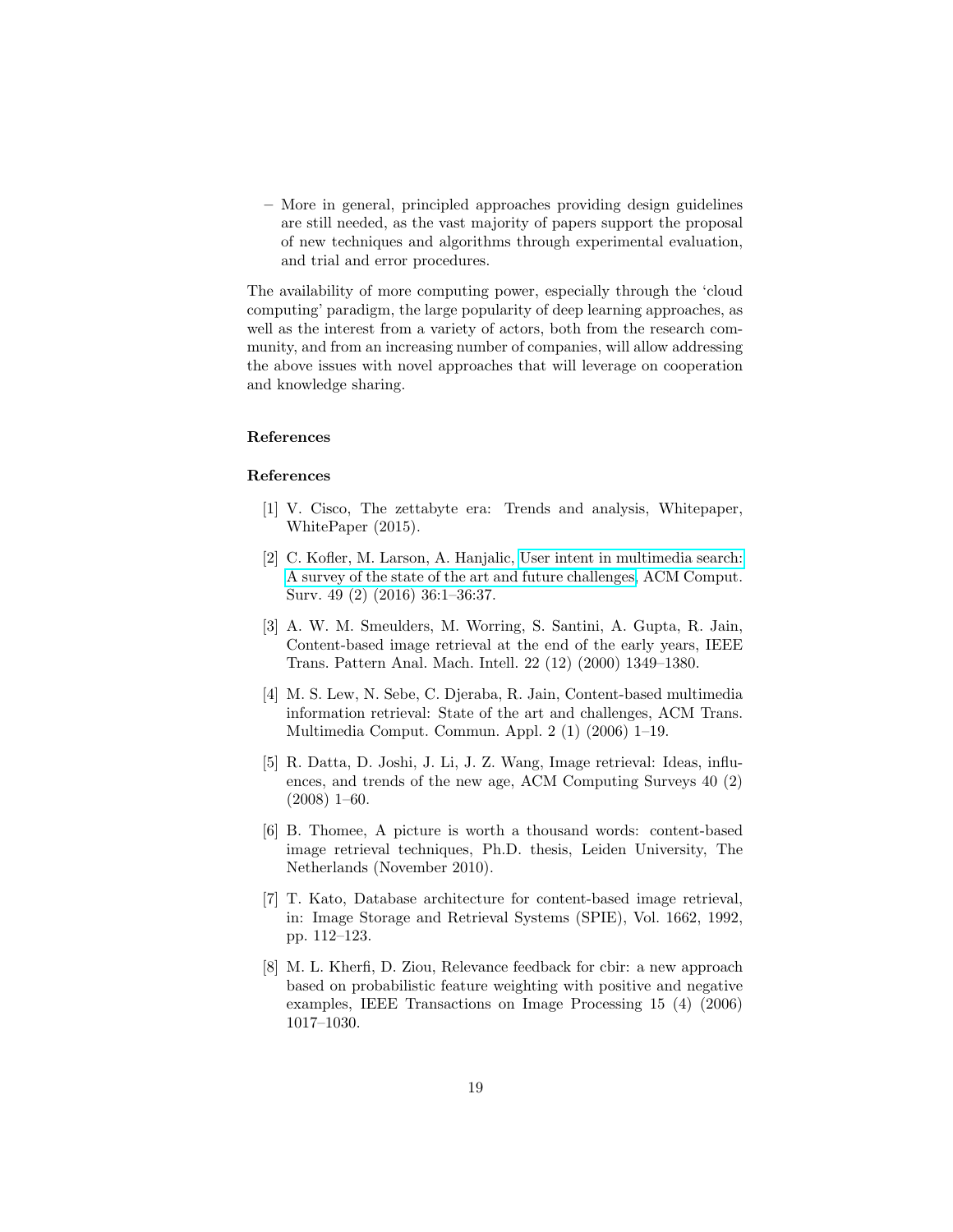- <span id="page-19-0"></span>[9] T. Pavlidis, Limitations of content-based image retrieval, Technical report, Stony Brook University (2008).
- <span id="page-19-1"></span>[10] Y. Rui, T. S. Huang, Relevance feedback techniques in image retrieval, in: Lew M.S. (ed.): Principles of Visual Information Retrieval, Springer-Verlag, London, 2001, pp. 219–258.
- <span id="page-19-2"></span>[11] X. S. Zhou, T. S. Huang, Relevance feedback in image retrieval: A comprehensive review, Multimedia Syst. 8 (6) (2003) 536–544.
- <span id="page-19-3"></span>[12] S. Lu, T. Mei, J. Wang, J. Zhang, Z. Wang, S. Li, Browse-to-search: Interactive exploratory search with visual entities, ACM Trans. Inf. Syst. 32 (4) (2014) 18:1–18:27.
- <span id="page-19-4"></span>[13] R. Tronci, L. Piras, G. Giacinto, Performance evaluation of relevance feedback for image retrieval by "real-world" multi-tagged image datasets, IJMDEM 3 (1) (2012) 1–16.
- <span id="page-19-5"></span>[14] A. Gilbert, L. Piras, J. Wang, F. Yan, E. Dellandréa, R. J. Gaizauskas, M. Villegas, K. Mikolajczyk, [Overview of the Image-](http://ceur-ws.org/Vol-1391/inv-pap6-CR.pdf)[CLEF 2015 scalable image annotation, localization and sentence](http://ceur-ws.org/Vol-1391/inv-pap6-CR.pdf) [generation task,](http://ceur-ws.org/Vol-1391/inv-pap6-CR.pdf) in: L. Cappellato, N. Ferro, G. J. F. Jones, E. San-Juan (Eds.), Working Notes of CLEF 2015 - Conference and Labs of the Evaluation forum, Toulouse, France, September 8-11, 2015., Vol. 1391 of CEUR Workshop Proceedings, CEUR-WS.org, 2015.
- <span id="page-19-6"></span>[15] A. Torralba, R. Fergus, W. T. Freeman, [80 million tiny images: A](http://dx.doi.org/10.1109/TPAMI.2008.128) [large data set for nonparametric object and scene recognition,](http://dx.doi.org/10.1109/TPAMI.2008.128) IEEE Trans. Pattern Anal. Mach. Intell. 30 (11) (2008) 1958–1970.
- <span id="page-19-7"></span>[16] J. Weston, S. Bengio, N. Usunier, [Large scale image annotation:](http://dx.doi.org/10.1007/s10994-010-5198-3) [learning to rank with joint word-image embeddings,](http://dx.doi.org/10.1007/s10994-010-5198-3) Machine Learning 81 (1) (2010) 21–35.
- <span id="page-19-8"></span>[17] X. Wang, L. Zhang, M. Liu, Y. Li, W. Ma, [ARISTA - image search to](http://dx.doi.org/10.1109/CVPR.2010.5540046) [annotation on billions of web photos,](http://dx.doi.org/10.1109/CVPR.2010.5540046) in: The Twenty-Third IEEE Conference on Computer Vision and Pattern Recognition, CVPR 2010, San Francisco, CA, USA, 13-18 June 2010, pp. 2987–2994.
- <span id="page-19-9"></span>[18] H. Müller, P. D. Clough, T. Deselaers, B. Caputo (Eds.), [Image-](http://dx.doi.org/10.1007/978-3-642-15181-1)[CLEF, Experimental Evaluation in Visual Information Retrieval,](http://dx.doi.org/10.1007/978-3-642-15181-1) Springer, 2010.
- <span id="page-19-10"></span>[19] T. Li, T. Mei, S. Yan, I.-S. Kweon, C. Lee, Contextual decomposition of multi-label images, IEEE Computer Society Conference on Computer Vision and Pattern Recognition, Vol. 0 (2009) 2270–2277.
- <span id="page-19-11"></span>[20] M. Bertini, A. D. Bimbo, G. Serra, C. Torniai, R. Cucchiara, C. Grana, R. Vezzani, [Dynamic pictorially enriched ontologies for](http://dx.doi.org/10.1109/MMUL.2009.25) [digital video libraries,](http://dx.doi.org/10.1109/MMUL.2009.25) IEEE MultiMedia 16 (2) (2009) 42–51.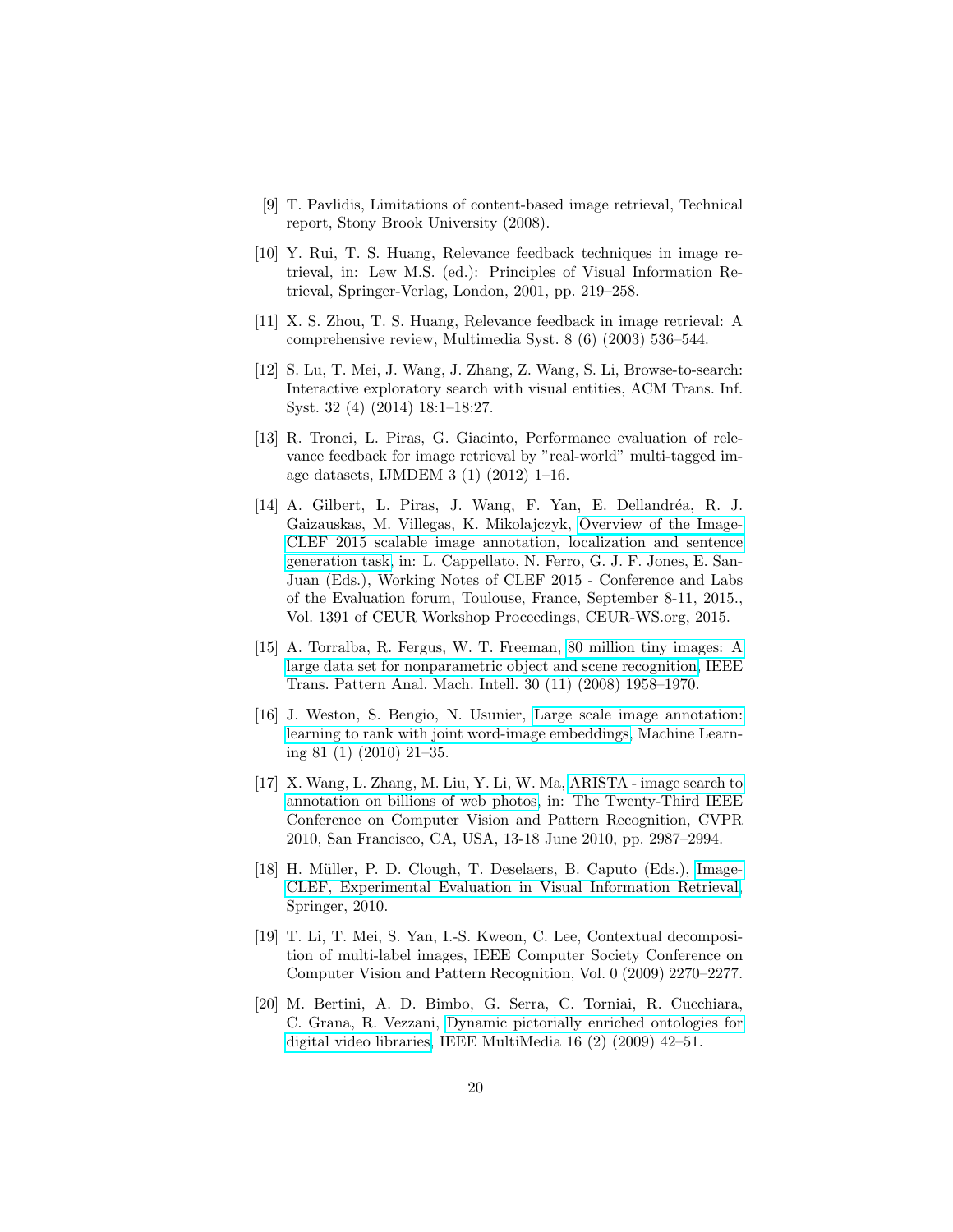- <span id="page-20-0"></span>[21] S. A. Chatzichristofis, Y. S. Boutalis, Cedd: Color and edge directivity descriptor: A compact descriptor for image indexing and retrieval, in: A. Gasteratos, M. Vincze, J. K. Tsotsos (Eds.), ICVS, Vol. 5008 of Lecture Notes in Computer Science, Springer, 2008, pp. 312–322.
- <span id="page-20-1"></span>[22] J. Sivic, A. Zisserman, Efficient visual search for objects in videos, Proceedings of the IEEE 96 (4) (2008) 548 –566.
- <span id="page-20-2"></span>[23] N. Cristianini, [A different way of thinking,](http://www.sciencedirect.com/science/article/pii/S026240791632190X) New Scientist 232 (3101)  $(2016)$  39 – 43.
- <span id="page-20-3"></span>[24] A. Krizhevsky, I. Sutskever, G. E. Hinton, [Imagenet classification](http://papers.nips.cc/paper/4824-imagenet-classification-with-deep-convolutional-neural-networks) [with deep convolutional neural networks,](http://papers.nips.cc/paper/4824-imagenet-classification-with-deep-convolutional-neural-networks) in: P. L. Bartlett, F. C. N. Pereira, C. J. C. Burges, L. Bottou, K. Q. Weinberger (Eds.), Advances in Neural Information Processing Systems 25: 26th Annual Conference on Neural Information Processing Systems 2012. Proceedings of a meeting held December 3-6, 2012, Lake Tahoe, Nevada, United States., 2012, pp. 1106–1114.
- <span id="page-20-4"></span>[25] Y. Le Cun, B. Boser, J. S. Denker, D. Henderson, R. E. Howard, W. Hubbard, L. D. Jackel, [Handwritten digit recognition with a](http://dl.acm.org/citation.cfm?id=2969830.2969879) [back-propagation network,](http://dl.acm.org/citation.cfm?id=2969830.2969879) in: Proceedings of the 2Nd International Conference on Neural Information Processing Systems, NIPS'89, MIT Press, Cambridge, MA, USA, 1989, pp. 396–404.
- <span id="page-20-5"></span>[26] Y. Bengio, A. Courville, P. Vincent, [Representation learning: A re](http://dx.doi.org/10.1109/TPAMI.2013.50)[view and new perspectives,](http://dx.doi.org/10.1109/TPAMI.2013.50) IEEE Trans. Pattern Anal. Mach. Intell. 35 (8) (2013) 1798–1828.
- <span id="page-20-6"></span>[27] L. Deng, [A tutorial survey of architectures, algorithms, and ap](https://www.cambridge.org/core/article/div-class-title-a-tutorial-survey-of-architectures-algorithms-and-applications-for-deep-learning-div/023B6ADF962FA37F8EC684B209E3DFAE)[plications for deep learning,](https://www.cambridge.org/core/article/div-class-title-a-tutorial-survey-of-architectures-algorithms-and-applications-for-deep-learning-div/023B6ADF962FA37F8EC684B209E3DFAE) APSIPA Transactions on Signal and Information Processing 3.
- <span id="page-20-7"></span>[28] J. Donahue, Y. Jia, O. Vinyals, J. Hoffman, N. Zhang, E. Tzeng, T. Darrell, [Decaf: A deep convolutional activation feature for generic](http://jmlr.org/proceedings/papers/v32/donahue14.html) [visual recognition,](http://jmlr.org/proceedings/papers/v32/donahue14.html) in: Proceedings of the 31th International Conference on Machine Learning, ICML 2014, Beijing, China, 21-26 June 2014, Vol. 32 of JMLR Workshop and Conference Proceedings, JMLR.org, 2014, pp. 647–655.
- <span id="page-20-8"></span>[29] M. D. Zeiler, R. Fergus, [Visualizing and understanding convolutional](http://dx.doi.org/10.1007/978-3-319-10590-1_53) [networks,](http://dx.doi.org/10.1007/978-3-319-10590-1_53) in: Fleet et al., pp. 818–833.
- <span id="page-20-9"></span>[30] M. Oquab, L. Bottou, I. Laptev, J. Sivic, [Learning and transfer](http://dx.doi.org/10.1109/CVPR.2014.222)[ring mid-level image representations using convolutional neural net](http://dx.doi.org/10.1109/CVPR.2014.222)[works,](http://dx.doi.org/10.1109/CVPR.2014.222) in: Proceedings of the 2014 IEEE Conference on Computer Vision and Pattern Recognition, CVPR '14, IEEE Computer Society, Washington, DC, USA, 2014, pp. 1717–1724.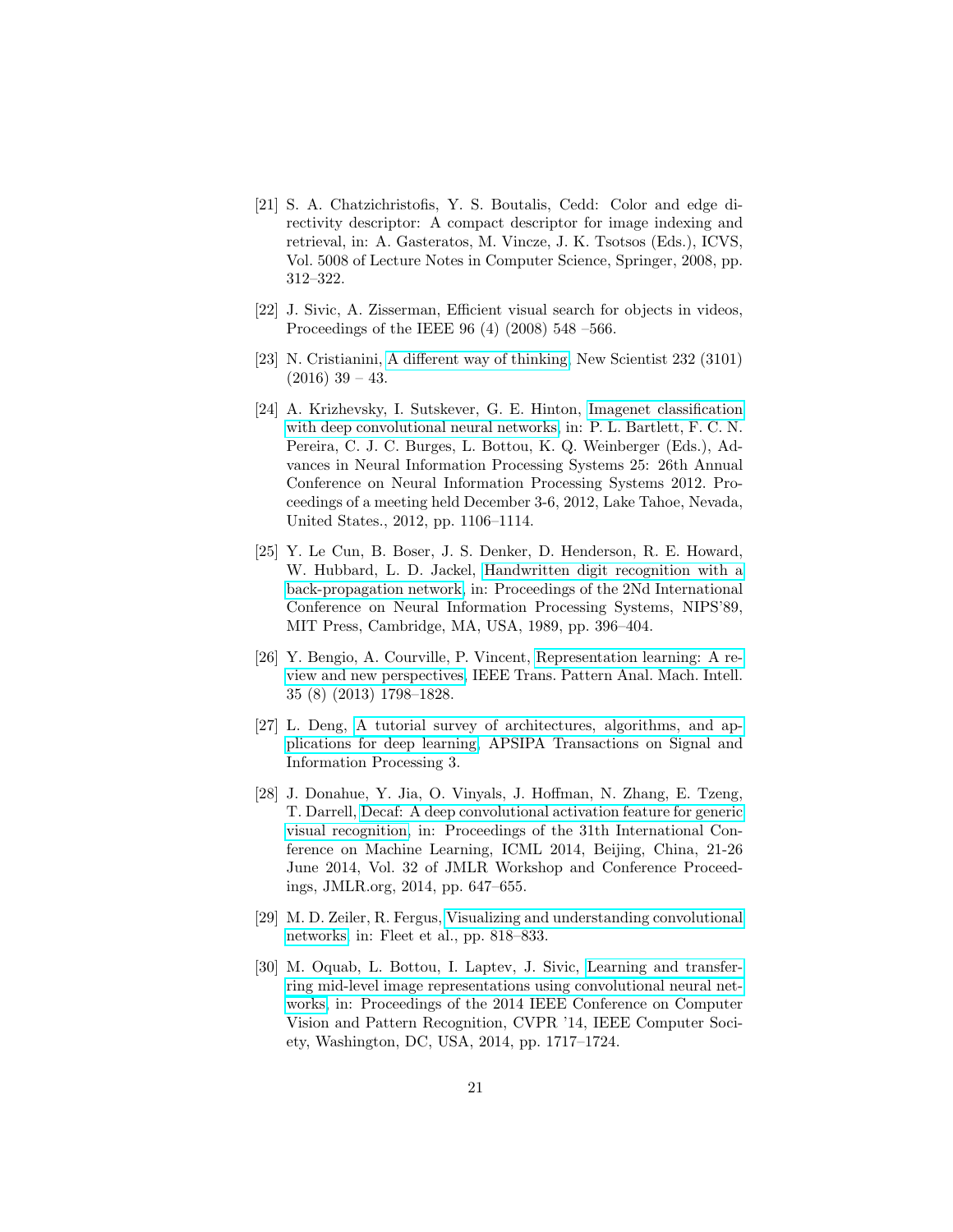- <span id="page-21-0"></span>[31] A. S. Razavian, H. Azizpour, J. Sullivan, S. Carlsson, [Cnn features](http://dx.doi.org/10.1109/CVPRW.2014.131) [off-the-shelf: An astounding baseline for recognition,](http://dx.doi.org/10.1109/CVPRW.2014.131) in: Proceedings of the 2014 IEEE Conference on Computer Vision and Pattern Recognition Workshops, CVPRW '14, IEEE Computer Society, Washington, DC, USA, 2014, pp. 512–519.
- <span id="page-21-1"></span>[32] A. Babenko, A. Slesarev, A. Chigorin, V. S. Lempitsky, [Neural codes](http://dx.doi.org/10.1007/978-3-319-10590-1_38) [for image retrieval,](http://dx.doi.org/10.1007/978-3-319-10590-1_38) in: Fleet et al., pp. 584–599.
- <span id="page-21-2"></span>[33] F. Perronnin, J. Sánchez, T. Mensink, [Improving the fisher kernel](http://dl.acm.org/citation.cfm?id=1888089.1888101) [for large-scale image classification,](http://dl.acm.org/citation.cfm?id=1888089.1888101) in: Proceedings of the 11th European Conference on Computer Vision: Part IV, ECCV'10, Springer-Verlag, Berlin, Heidelberg, 2010, pp. 143–156.
- <span id="page-21-3"></span>[34] E. Valveny, [Leveraging category-level labels for instance-level image](http://dl.acm.org/citation.cfm?id=2354409.2354782) [retrieval,](http://dl.acm.org/citation.cfm?id=2354409.2354782) in: Proceedings of the 2012 IEEE Conference on Computer Vision and Pattern Recognition (CVPR), CVPR '12, IEEE Computer Society, Washington, DC, USA, 2012, pp. 3045–3052.
- <span id="page-21-4"></span>[35] H. Jégou, A. Zisserman, [Triangulation embedding and democratic](http://dx.doi.org/10.1109/CVPR.2014.417) [aggregation for image search,](http://dx.doi.org/10.1109/CVPR.2014.417) in: 2014 IEEE Conference on Computer Vision and Pattern Recognition, CVPR 2014, Columbus, OH, USA, June 23-28, 2014, IEEE Computer Society, 2014, pp. 3310– 3317.
- <span id="page-21-5"></span>[36] H. Chen, [A socio-technical perspective of museum practitioners'](http://dx.doi.org/10.1108/02640470710729092) [image-using behaviors,](http://dx.doi.org/10.1108/02640470710729092) The Electronic Library 25 (1) (2007) 18–35.
- <span id="page-21-6"></span>[37] B. Girod, V. Chandrasekhar, D. M. Chen, N. M. Cheung, R. Grzeszczuk, Y. Reznik, G. Takacs, S. S. Tsai, R. Vedantham, Mobile visual search, IEEE Signal Processing Magazine 28 (4) (2011) 61–76.
- <span id="page-21-7"></span>[38] O. Marques, Visual information retrieval: The state of the art, IT Professional 18 (4) (2016) 7–9.
- <span id="page-21-8"></span>[39] J. Xiao, J. Hays, K. A. Ehinger, A. Oliva, A. Torralba, [SUN](http://dx.doi.org/10.1109/CVPR.2010.5539970) [database: Large-scale scene recognition from abbey to zoo,](http://dx.doi.org/10.1109/CVPR.2010.5539970) in: The Twenty-Third IEEE Conference on Computer Vision and Pattern Recognition, CVPR 2010, San Francisco, CA, USA, 13-18 June 2010, pp. 3485–3492.
- <span id="page-21-9"></span>[40] N. Bhowmik, V. R. Gonzlez, V. Gouet-Brunet, H. Pedrini, G. Bloch, Efficient fusion of multidimensional descriptors for image retrieval, in: 2014 IEEE International Conference on Image Processing (ICIP), 2014, pp. 5766–5770.
- <span id="page-21-10"></span>[41] C. Snoek, M. Worring, A. W. M. Smeulders, [Early versus late fusion](http://doi.acm.org/10.1145/1101149.1101236) [in semantic video analysis,](http://doi.acm.org/10.1145/1101149.1101236) in: H. Zhang, T. Chua, R. Steinmetz,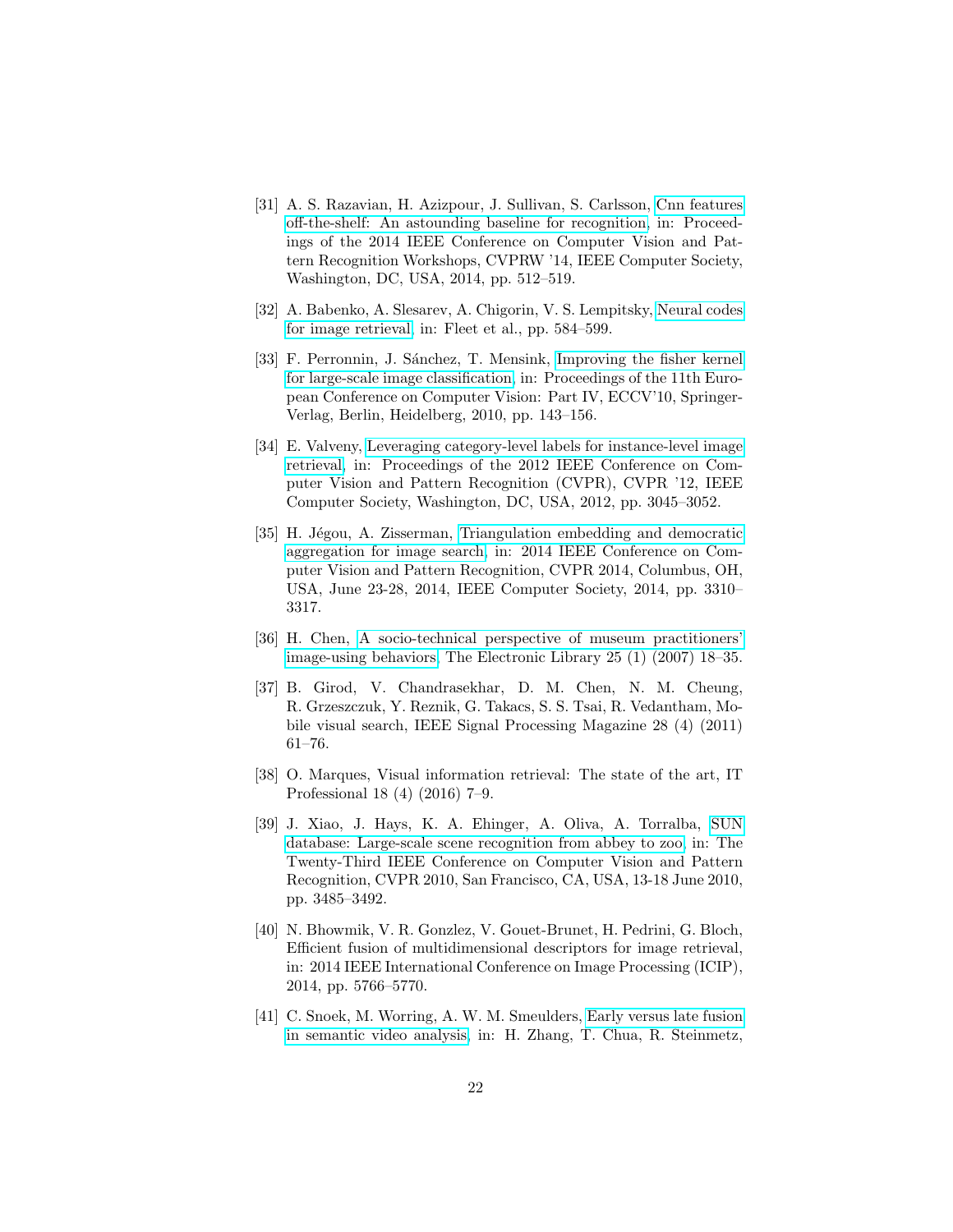M. S. Kankanhalli, L. Wilcox (Eds.), Proceedings of the 13th ACM International Conference on Multimedia, Singapore, November 6-11, 2005, ACM, 2005, pp. 399–402.

- <span id="page-22-0"></span>[42] P. K. Atrey, M. A. Hossain, A. El-Saddik, M. S. Kankanhalli, [Mul](http://dx.doi.org/10.1007/s00530-010-0182-0)[timodal fusion for multimedia analysis: a survey,](http://dx.doi.org/10.1007/s00530-010-0182-0) Multimedia Syst. 16 (6) (2010) 345–379.
- <span id="page-22-1"></span>[43] J. Yu, Z. Qin, T. Wan, X. Zhang, [Feature integration analysis of bag](http://www.sciencedirect.com/science/article/pii/S0925231213003020)[of-features model for image retrieval,](http://www.sciencedirect.com/science/article/pii/S0925231213003020) Neurocomputing 120 (2013) 355 – 364, image Feature Detection and Description.
- <span id="page-22-2"></span>[44] D. G. Lowe, Distinctive image features from scale-invariant keypoints, International Journal of Computer Vision 60 (2) (2004) 91– 110.
- <span id="page-22-3"></span>[45] T. Ojala, M. Pietikäinen, T. Mäenpää, [Multiresolution gray-scale](http://dx.doi.org/10.1109/TPAMI.2002.1017623) [and rotation invariant texture classification with local binary pat](http://dx.doi.org/10.1109/TPAMI.2002.1017623)[terns,](http://dx.doi.org/10.1109/TPAMI.2002.1017623) IEEE Trans. Pattern Anal. Mach. Intell. 24 (7) (2002) 971– 987.
- <span id="page-22-4"></span>[46] N. Dalal, B. Triggs, [Histograms of oriented gradients for human de](http://dx.doi.org/10.1109/CVPR.2005.177)[tection,](http://dx.doi.org/10.1109/CVPR.2005.177) in: 2005 IEEE Computer Society Conference on Computer Vision and Pattern Recognition (CVPR 2005), 20-26 June 2005, San Diego, CA, USA, IEEE Computer Society, 2005, pp. 886–893.
- <span id="page-22-5"></span>[47] P. A. S. Kimura, J. M. B. Cavalcanti, P. C. Saraiva, R. da Silva Tor-res, M. A. Gonçalves, [Evaluating retrieval effectiveness of descriptors](http://seer.lcc.ufmg.br/index.php/jidm/article/view/161) [for searching in large image databases,](http://seer.lcc.ufmg.br/index.php/jidm/article/view/161) JIDM 2 (3) (2011) 305–320.
- <span id="page-22-6"></span>[48] J. Yue, Z. Li, L. Liu, Z. Fu, [Content-based image retrieval using color](http://www.sciencedirect.com/science/article/pii/S0895717710005352) [and texture fused features,](http://www.sciencedirect.com/science/article/pii/S0895717710005352) Mathematical and Computer Modelling 54 (34) (2011) 1121 – 1127, mathematical and Computer Modeling in agriculture (CCTA 2010).
- <span id="page-22-7"></span>[49] H. J. Escalante, C. A. Hérnadez, L. E. Sucar, M. Montes, [Late](http://doi.acm.org/10.1145/1460096.1460125) [fusion of heterogeneous methods for multimedia image retrieval,](http://doi.acm.org/10.1145/1460096.1460125) in: Proceedings of the 1st ACM International Conference on Multimedia Information Retrieval, MIR '08, ACM, New York, NY, USA, 2008, pp. 172–179.
- <span id="page-22-8"></span>[50] R. da S. Torres, A. X. Falco, M. A. Gonalves, J. P. Papa, B. Zhang, W. Fan, E. A. Fox, [A genetic programming framework for content](http://www.sciencedirect.com/science/article/pii/S0031320308001623)[based image retrieval,](http://www.sciencedirect.com/science/article/pii/S0031320308001623) Pattern Recognition 42 (2) (2009) 283 – 292, learning Semantics from Multimedia Content.
- <span id="page-22-9"></span>[51] W. Zhang, Z. Qin, T. Wan, Image scene categorization using multibag-of-features, in: Machine Learning and Cybernetics (ICMLC), 2011 International Conference on, Vol. 4, 2011, pp. 1804–1808.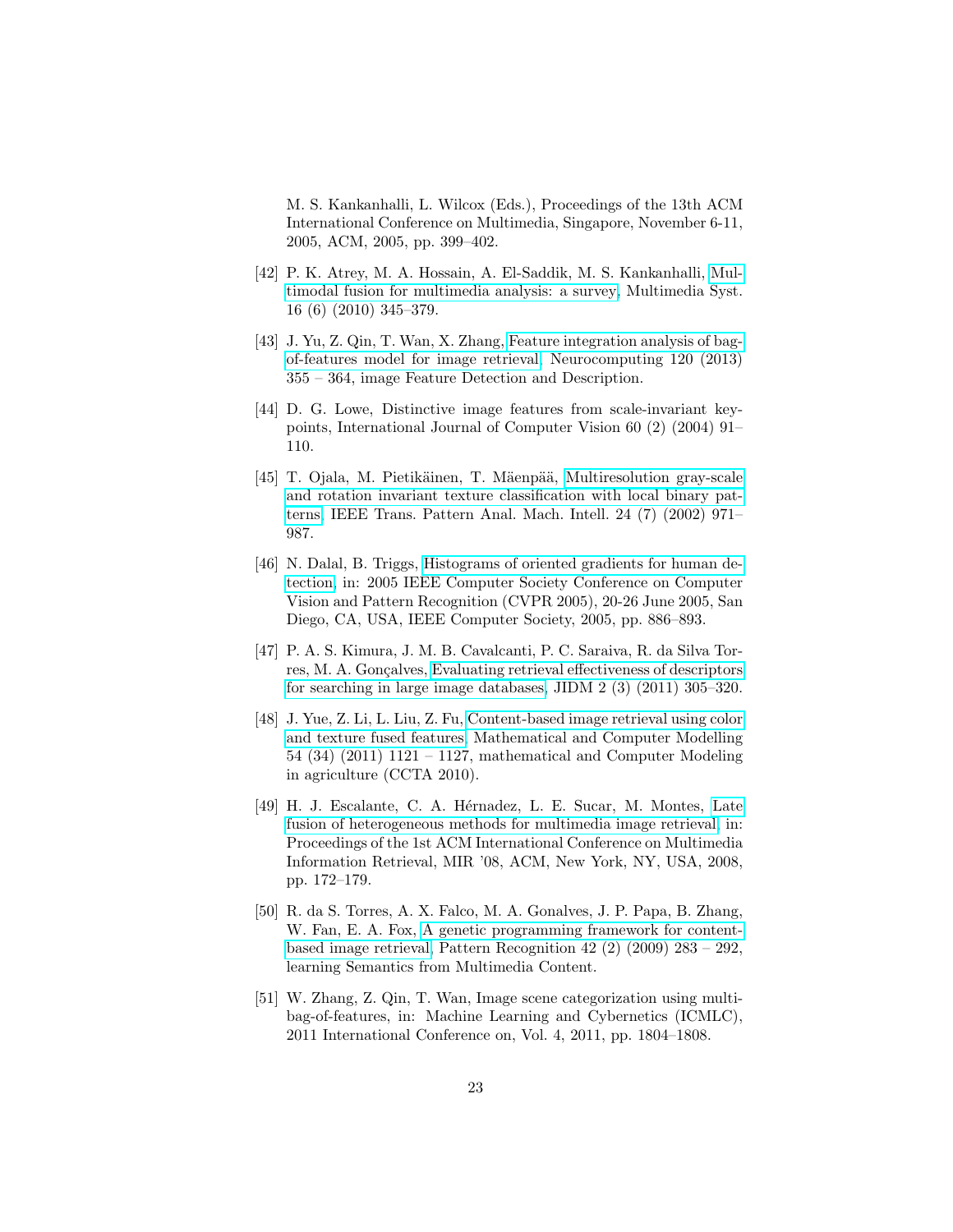- <span id="page-23-0"></span>[52] L. Piras, R. Tronci, G. Giacinto, Diversity in ensembles of codebooks for visual concept detection, in: A. Petrosino (Ed.), ICIAP (2), Vol. 8157 of Lecture Notes in Computer Science, Springer, 2013, pp. 399– 408.
- <span id="page-23-1"></span>[53] D. Picard, N. Thome, M. Cord, An efficient system for combining complementary kernels in complex visual categorization tasks, in: 2010 IEEE International Conference on Image Processing, 2010, pp. 3877–3880.
- <span id="page-23-2"></span>[54] D. Dang-Nguyen, L. Piras, G. Giacinto, G. Boato, F. G. B. D. Natale, [A hybrid approach for retrieving diverse social images of land](http://dx.doi.org/10.1109/ICME.2015.7177486)[marks,](http://dx.doi.org/10.1109/ICME.2015.7177486) in: 2015 IEEE International Conference on Multimedia and Expo, ICME 2015, Turin, Italy, June 29 - July 3, 2015, IEEE, 2015, pp. 1–6.
- <span id="page-23-3"></span>[55] Y. Cao, H. Zhang, Y. Gao, X. Xu, J. Guo, Matching image with multiple local features, in: Pattern Recognition (ICPR), 2010 20th International Conference on, 2010, pp. 519–522.
- <span id="page-23-4"></span>[56] L. Piras, G. Giacinto, [Dissimilarity representation in multi-feature](http://dx.doi.org/10.1007/978-3-642-24085-0_15) [spaces for image retrieval,](http://dx.doi.org/10.1007/978-3-642-24085-0_15) in: G. Maino, G. L. Foresti (Eds.), Image Analysis and Processing - ICIAP 2011 - 16th International Conference, Ravenna, Italy, September 14-16, 2011, Proceedings, Part I, Vol. 6978 of Lecture Notes in Computer Science, Springer, 2011, pp. 139–148.
- <span id="page-23-5"></span>[57] D. A. Lisin, M. A. Mattar, M. B. Blaschko, E. G. Learned-Miller, M. C. Benfield, Combining local and global image features for object class recognition, in: 2005 IEEE Computer Society Conference on Computer Vision and Pattern Recognition (CVPR'05) - Workshops, 2005, pp. 47–47.
- <span id="page-23-6"></span>[58] V. Risojevi, Z. Babi, Fusion of global and local descriptors for remote sensing image classification, IEEE Geoscience and Remote Sensing Letters 10 (4) (2013) 836–840.
- <span id="page-23-7"></span>[59] J. Ngiam, A. Khosla, M. Kim, J. Nam, H. Lee, A. Y. Ng, Multimodal deep learning, in: L. Getoor, T. Scheffer (Eds.), Proceedings of the 28th International Conference on Machine Learning, ICML 2011, Bellevue, Washington, USA, June 28 - July 2, 2011, Omnipress, 2011, pp. 689–696.
- <span id="page-23-8"></span>[60] N. Srivastava, R. Salakhutdinov, [Multimodal learning with deep](http://dl.acm.org/citation.cfm?id=2627435.2697059) [boltzmann machines,](http://dl.acm.org/citation.cfm?id=2627435.2697059) J. Mach. Learn. Res. 15 (1) (2014) 2949–2980.
- <span id="page-23-9"></span>[61] J. Wan, D. Wang, S. C. H. Hoi, P. Wu, J. Zhu, Y. Zhang, J. Li, [Deep learning for content-based image retrieval: A comprehensive](http://doi.acm.org/10.1145/2647868.2654948) [study,](http://doi.acm.org/10.1145/2647868.2654948) in: Proceedings of the 22Nd ACM International Conference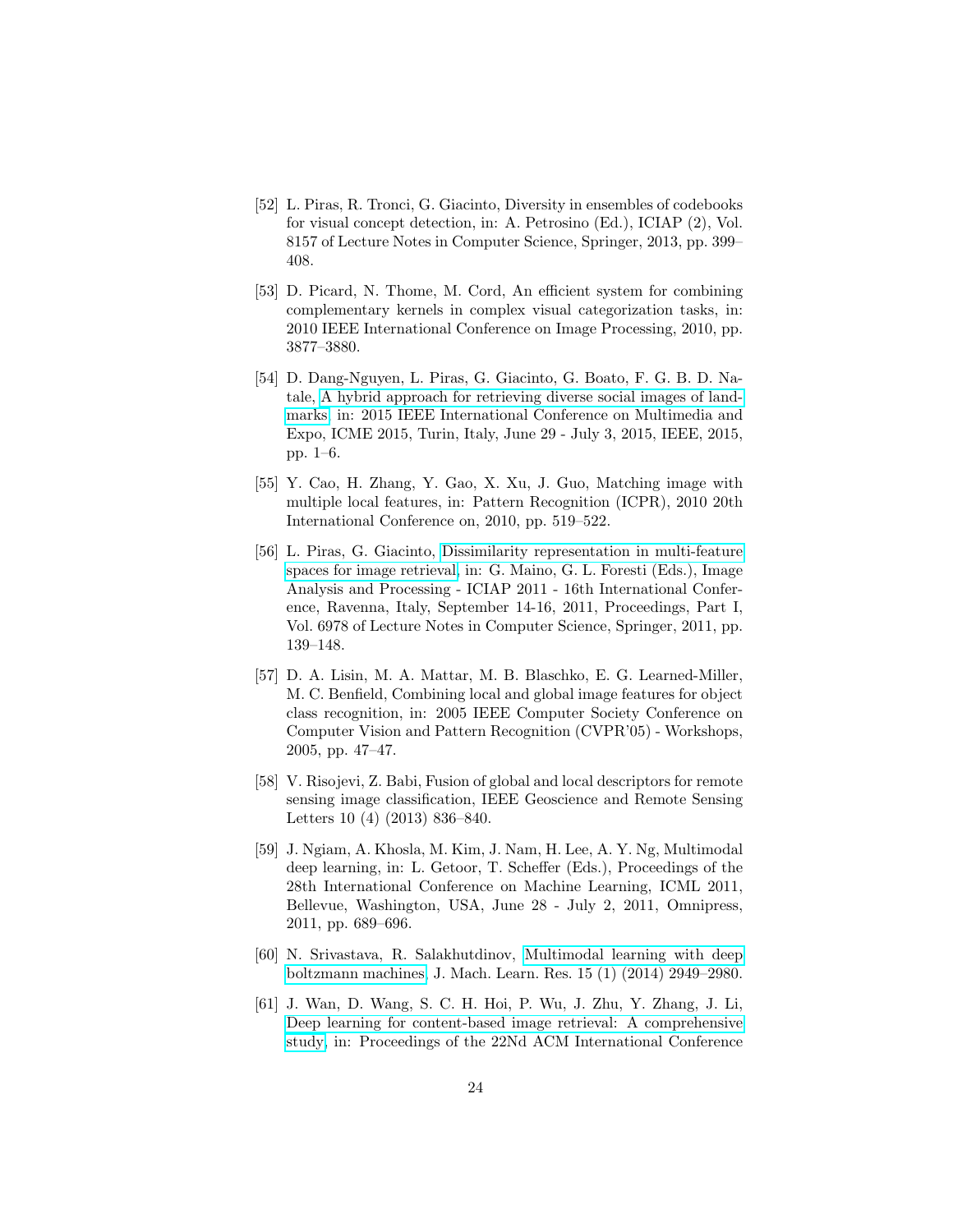on Multimedia, MM '14, ACM, New York, NY, USA, 2014, pp. 157–166.

- <span id="page-24-0"></span>[62] Y. Rui, T. S. Huang, S. Mehrotra, [Content-Based image retrieval](citeseer.ist.psu.edu/rui97contentbased.html) [with relevance feedback in MARS,](citeseer.ist.psu.edu/rui97contentbased.html) in: International Conference on Image Processing Proceedings, 1997, pp. 815–818.
- <span id="page-24-1"></span>[63] J. Peng, B. Bhanu, S. Qing, Probabilistic feature relevance learning for content-based image retrieval, Computer Vision and Image Understanding 75 (1/2) (1999) 150–164.
- <span id="page-24-2"></span>[64] Y. Wu, A. Zhang, Interactive pattern analysis for relevance feedback in multimedia information retrieval, Multimedia Syst. 10 (1) (2004) 41–55.
- <span id="page-24-3"></span>[65] E. Guldogan, M. Gabbouj, Feature selection for content-based image retrieval, Signal, Image and Video Processing 2 (3) (2008) 241–250.
- <span id="page-24-4"></span>[66] L. Piras, G. Giacinto, Neighborhood-based feature weighting for relevance feedback in content-based retrieval, in: WIAMIS, IEEE Computer Society, 2009, pp. 238–241.
- <span id="page-24-5"></span>[67] Y. Ishikawa, R. Subramanya, C. Faloutsos, MindReader: Querying databases through multiple examples, in: Proceedings of the 24th VLDB Conference, 1998, pp. 433–438.
- <span id="page-24-6"></span>[68] Y. Rui, T. Huang, Optimizing learning in image retrieval, in: Computer Vision and Pattern Recognition, 2000. Proceedings. IEEE Conference on, Vol. 1, 2000, pp. 236–243 vol.1.
- <span id="page-24-7"></span>[69] M. Tzelepi, A. Tefas, [Relevance feedback in deep convolutional neu](http://doi.acm.org/10.1145/2903220.2903240)[ral networks for content based image retrieval,](http://doi.acm.org/10.1145/2903220.2903240) in: Proceedings of the 9th Hellenic Conference on Artificial Intelligence, SETN '16, ACM, New York, NY, USA, 2016, pp. 27:1–27:7.
- <span id="page-24-8"></span>[70] L. I. Kuncheva, Combining Pattern Classifiers: Methods and Algorithms, WILEY, 2004.
- <span id="page-24-9"></span>[71] K. Tieu, P. A. Viola, Boosting image retrieval, in: CVPR, IEEE Computer Society, 2000, pp. 1228–1235.
- <span id="page-24-10"></span>[72] J. Laaksonen, M. Koskela, E. Oja, Picsom-self-organizing image retrieval with mpeg-7 content descriptors, IEEE Transactions on Neural Networks 13 (4) (2002) 841–853.
- <span id="page-24-11"></span>[73] M. Arevalillo-Herráez, J. Domingo, F. J. Ferri, Combining similarity measures in content-based image retrieval, Pattern Recognition Letters 29 (16) (2008) 2174–2181.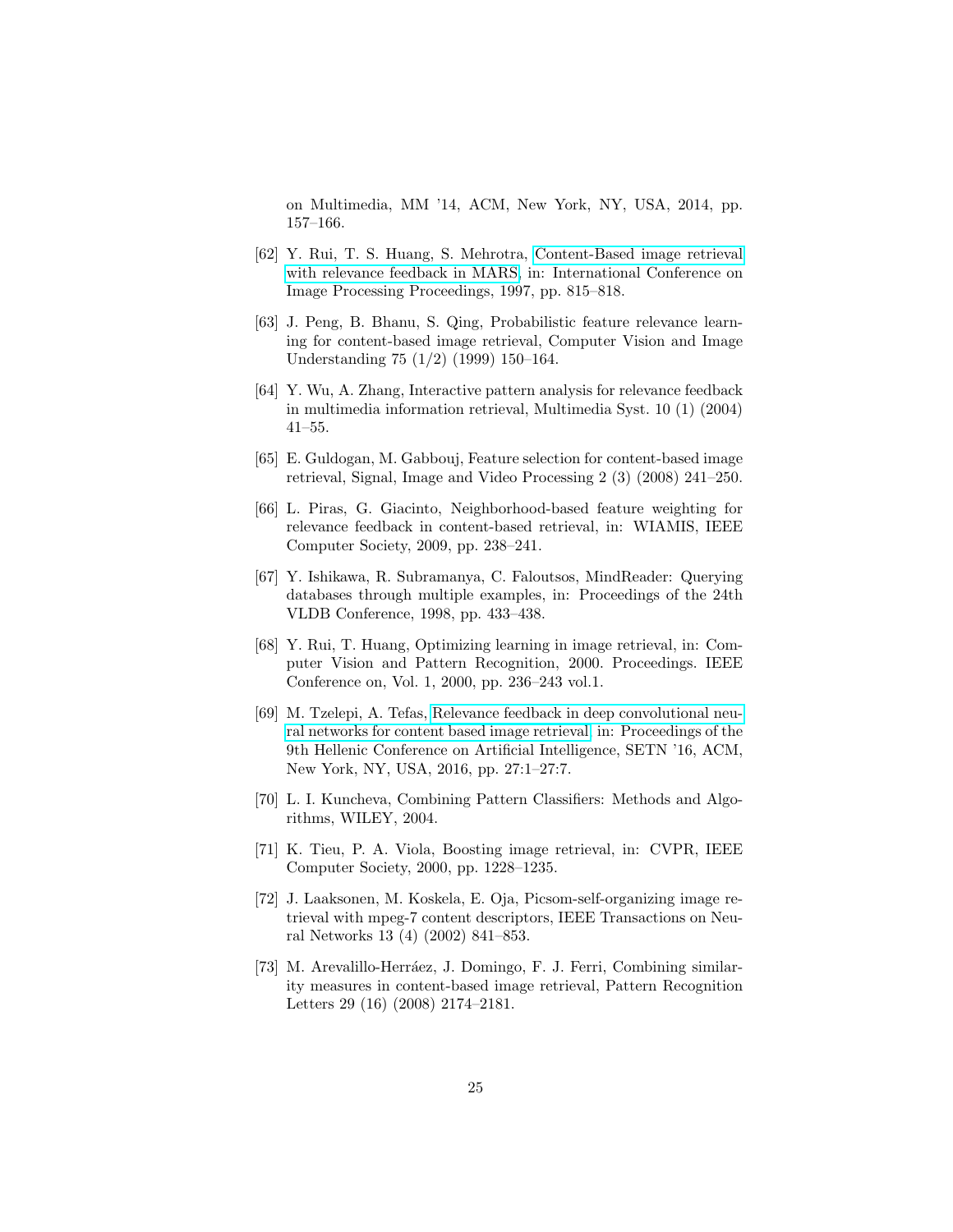- <span id="page-25-0"></span>[74] H. Müller, W. M. 0002, D. Squire, S. Marchand-Maillet, T. Pun, Performance evaluation in content-based image retrieval: overview and proposals, Pattern Recognition Letters 22 (5) (2001) 593–601.
- <span id="page-25-1"></span>[75] L. Zhang, F. Lin, B. Zhang, Support vector machine learning for image retrieval, in: ICIP (2), 2001, pp. 721–724.
- <span id="page-25-2"></span>[76] G. Giacinto, F. Roli, Dissimilarity representation of images for relevance feedback in content-based image retrieval, in: P. Perner, A. Rosenfeld (Eds.), MLDM, Vol. 2734 of Lecture Notes in Computer Science, Springer, 2003, pp. 202–214.
- <span id="page-25-3"></span>[77] G. P. Nguyen, M. Worring, A. W. M. Smeulders, Similarity learning via dissimilarity space in cbir, in: J. Z. Wang, N. Boujemaa, Y. Chen (Eds.), Multimedia Information Retrieval, ACM, 2006, pp. 107–116.
- <span id="page-25-4"></span>[78] E. Bruno, N. Moënne-Loccoz, S. Marchand-Maillet, Learning user queries in multimodal dissimilarity spaces, in: M. Detyniecki, J. M. Jose, A. Nürnberger, C. J. van Rijsbergen (Eds.), Adaptive Multimedia Retrieval, Vol. 3877 of Lecture Notes in Computer Science, Springer, 2005, pp. 168–179.
- <span id="page-25-5"></span>[79] G. Giacinto, A nearest-neighbor approach to relevance feedback in content based image retrieval, in: CIVR '07: Proceedings of the 6th ACM international conference on Image and video retrieval, ACM, New York, NY, USA, 2007, pp. 456–463.
- <span id="page-25-6"></span>[80] P. Wu, S. C. Hoi, H. Xia, P. Zhao, D. Wang, C. Miao, [Online mul](http://doi.acm.org/10.1145/2502081.2502112)[timodal deep similarity learning with application to image retrieval,](http://doi.acm.org/10.1145/2502081.2502112) in: Proceedings of the 21st ACM International Conference on Multimedia, MM '13, ACM, New York, NY, USA, 2013, pp. 153–162.
- <span id="page-25-7"></span>[81] B. Thomee, M. S. Lew, Interactive search in image retrieval: a survey, IJMIR 1 (1) (2012) 71–86.
- <span id="page-25-8"></span>[82] Y. Rui, T. S. Huang, S. Mehrotra, Relevance feedback: A power tool in interactive content-based image retrieval, IEEE Trans. on Circuits and Systems for Video Technology 8 (5) (1998) 644–655.
- <span id="page-25-9"></span>[83] S. Liang, Z. Sun, [Sketch retrieval and relevance feedback with biased](http://www.sciencedirect.com/science/article/pii/S0167865508001621) [svm classification,](http://www.sciencedirect.com/science/article/pii/S0167865508001621) Pattern Recognition Letters 29 (12) (2008) 1733 – 1741.
- <span id="page-25-10"></span>[84] Y. Chen, X. S. Zhou, T. Huang, One-class svm for learning in image retrieval, in: ICIP, Vol. 1, 2001, pp. 34 –37.
- <span id="page-25-11"></span>[85] J. J. Rocchio, Relevance feedback in information retrieval, in: G. Salton (Ed.), The SMART Retrieval System - Experiments in Automatic Document Processing, Prentice Hall, Englewood, Cliffs, New Jersey, 1971, pp. 313–323.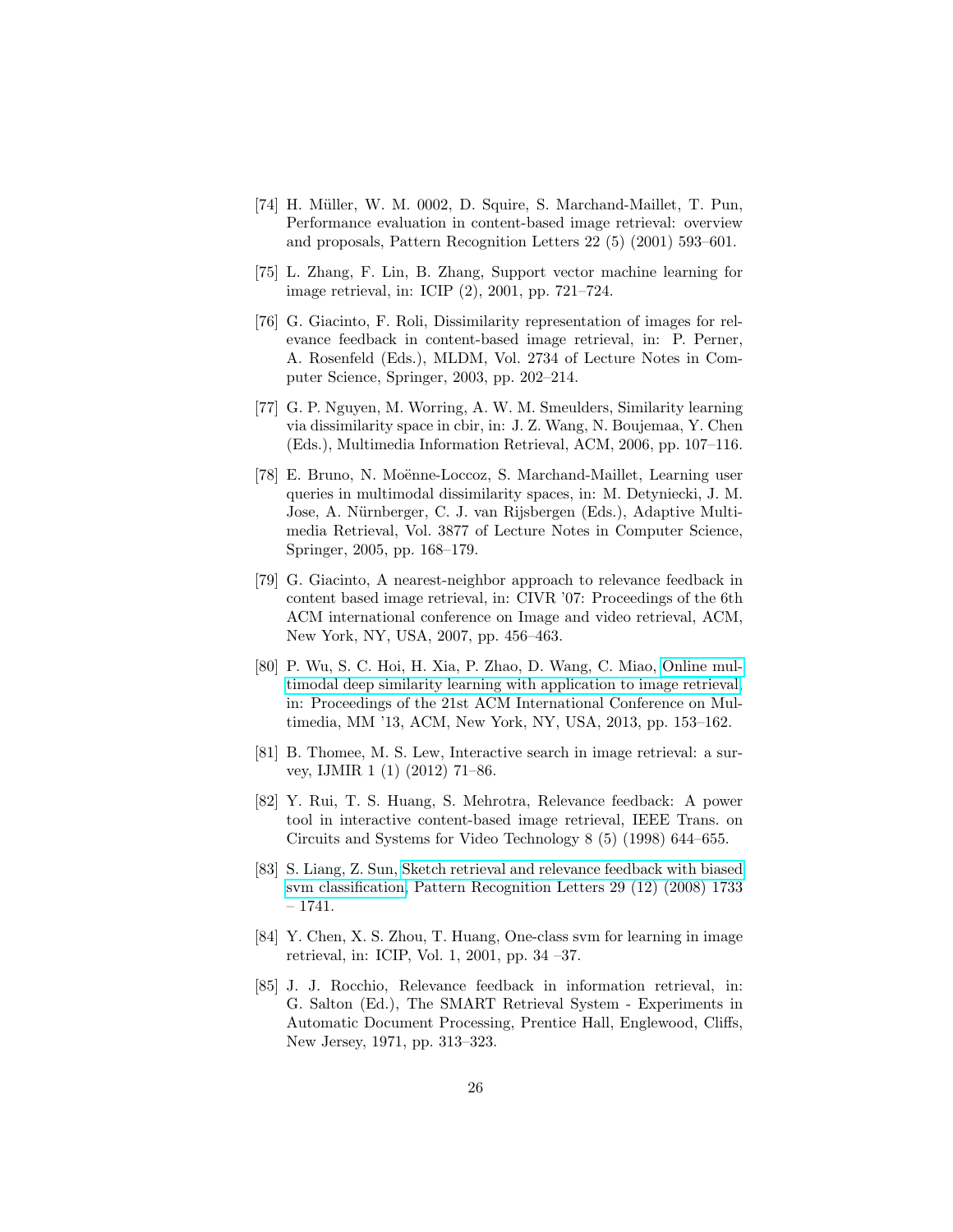- <span id="page-26-0"></span>[86] D. A. Cohn, L. E. Atlas, R. E. Ladner, Improving generalization with active learning, Machine Learning 15 (2) (1994) 201–221.
- <span id="page-26-1"></span>[87] S. C. H. Hoi, R. Jin, J. Zhu, M. R. Lyu, Semisupervised svm batch mode active learning with applications to image retrieval, ACM Trans. Inf. Syst. 27 (3) (2009) 16:1–16:29.
- <span id="page-26-2"></span>[88] S. Tong, E. Y. Chang, Support vector machine active learning for image retrieval, in: ACM Multimedia, 2001, pp. 107–118.
- <span id="page-26-3"></span>[89] P.-Y. Yin, B. Bhanu, K.-C. Chang, A. Dong, Integrating relevance feedback techniques for image retrieval using reinforcement learning, IEEE Trans. Pattern Anal. Mach. Intell. 27 (10) (2005) 1536–1551.
- <span id="page-26-4"></span>[90] I. J. Cox, M. L. Miller, T. P. Minka, T. V. Papathomas, P. N. Yianilos, The bayesian image retrieval system, PicHunter: theory, implementation, and psychophysical experiments, IEEE Transactions on Image Processing 9 (1) (2000) 20–37.
- <span id="page-26-5"></span>[91] C.-H. Hoi, M. R. Lyu, Group-based relevance feedback with support vector machine ensembles, in: ICPR (3), 2004, pp. 874–877.
- <span id="page-26-6"></span>[92] D. Tao, X. Tang, X. Li, X. Wu, Asymmetric bagging and random subspace for support vector machines-based relevance feedback in image retrieval, IEEE Trans. on Pattern Analysis and Machine Intelligence 28 (2006) 1088–1099.
- <span id="page-26-7"></span>[93] Y. Rao, P. Mundur, Y. Yesha, Fuzzy svm ensembles for relevance feedback in image retrieval, in: H. Sundaram, M. R. Naphade, J. R. Smith, Y. Rui (Eds.), CIVR, Vol. 4071 of Lecture Notes in Computer Science, Springer, 2006, pp. 350–359.
- <span id="page-26-8"></span>[94] Y. Tu, G. Li, H. Dai, Integrating local one-class classifiers for image retrieval, in: X. Li, O. R. Za¨ıane, Z. Li (Eds.), ADMA, Vol. 4093 of Lecture Notes in Computer Science, Springer, 2006, pp. 213–222.
- <span id="page-26-9"></span>[95] K. Crammer, G. Chechik, A needle in a haystack: local one-class optimization, in: C. E. Brodley (Ed.), ICML, Vol. 69 of ACM International Conference Proceeding Series, ACM, 2004.
- <span id="page-26-10"></span>[96] R. K. Srihari, Automatic indexing and content-based retrieval of captioned images, Computer 28 (9) (1995) 49–56.
- <span id="page-26-11"></span>[97] C. Frankel, M. J. Swain, V. Athitsos, Webseer: An image search engine for the world wide web, Tech. rep., Chicago, IL, USA (1996).
- <span id="page-26-12"></span>[98] A. Depeursinge, H. Müller, [Fusion Techniques for Combining Tex](http://dx.doi.org/10.1007/978-3-642-15181-1_6)[tual and Visual Information Retrieval,](http://dx.doi.org/10.1007/978-3-642-15181-1_6) Springer Berlin Heidelberg, Berlin, Heidelberg, 2010, pp. 95–114.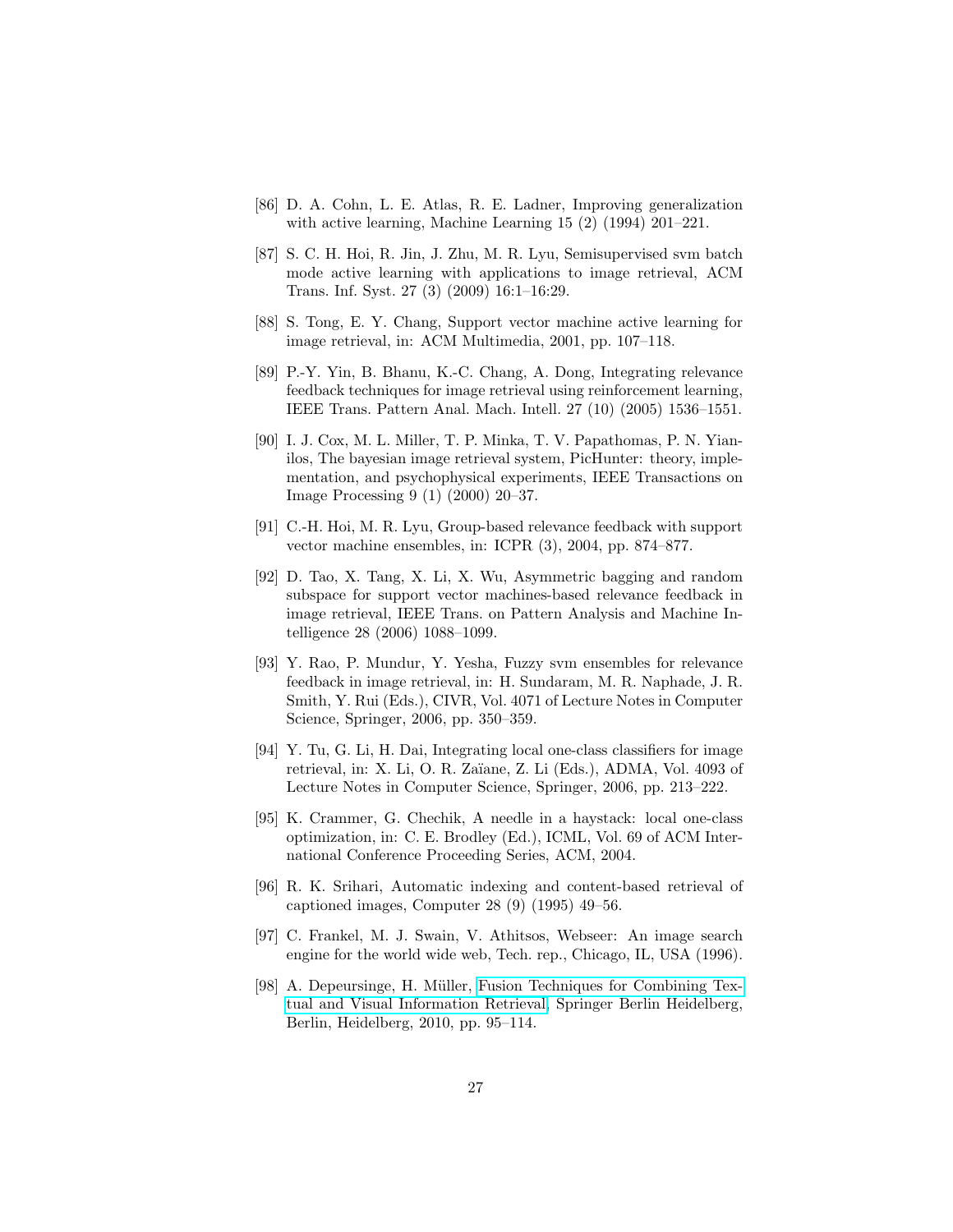- <span id="page-27-0"></span>[99] D. Rafailidis, S. Manolopoulou, P. Daras, [A unified framework for](http://www.sciencedirect.com/science/article/pii/S0031320313002471) [multimodal retrieval,](http://www.sciencedirect.com/science/article/pii/S0031320313002471) Pattern Recognition 46 (12) (2013) 3358 – 3370.
- <span id="page-27-1"></span>[100] X. S. Zhou, T. S. Huang, [Unifying keywords and visual contents in](http://dx.doi.org/10.1109/93.998050) [image retrieval,](http://dx.doi.org/10.1109/93.998050) IEEE MultiMedia 9 (2) (2002) 23–33.
- <span id="page-27-2"></span>[101] K.-S. Goh, E. Y. Chang, W.-C. Lai, [Multimodal concept-dependent](http://doi.acm.org/10.1145/1027527.1027664) [active learning for image retrieval,](http://doi.acm.org/10.1145/1027527.1027664) in: Proceedings of the 12th Annual ACM International Conference on Multimedia, MULTIMEDIA '04, ACM, New York, NY, USA, 2004, pp. 564–571.
- <span id="page-27-3"></span>[102] S. Sclaroff, M. La Cascia, S. Sethi, [Unifying textual and visual cues](http://dx.doi.org/10.1006/cviu.1999.0765) [for content-based image retrieval on the world wide web,](http://dx.doi.org/10.1006/cviu.1999.0765) Comput. Vis. Image Underst. 75 (1-2) (1999) 86–98.
- <span id="page-27-4"></span>[103] K. Barnard, D. Forsyth, Learning the semantics of words and pictures, in: Computer Vision, 2001. ICCV 2001. Proceedings. Eighth IEEE International Conference on, Vol. 2, 2001, pp. 408–415 vol.2. [doi:10.1109/ICCV.2001.937654](http://dx.doi.org/10.1109/ICCV.2001.937654).
- <span id="page-27-5"></span>[104] H. Frigui, J. Caudill, A. C. B. Abdallah, Fusion of multi-modal features for efficient content-based image retrieval, in: Fuzzy Systems, 2008. FUZZ-IEEE 2008. (IEEE World Congress on Computational Intelligence). IEEE International Conference on, 2008, pp. 1992– 1998.
- <span id="page-27-6"></span>[105] H. Tahani, J. M. Keller, Information fusion in computer vision using the fuzzy integral, IEEE Transactions on Systems, Man, and Cybernetics 20 (3) (1990) 733–741.
- <span id="page-27-7"></span>[106] C. Moulin, C. Largeron, C. Ducottet, M. Gry, C. Barat, [Fisher lin](http://www.sciencedirect.com/science/article/pii/S0031320313002550)[ear discriminant analysis for text-image combination in multimedia](http://www.sciencedirect.com/science/article/pii/S0031320313002550) [information retrieval,](http://www.sciencedirect.com/science/article/pii/S0031320313002550) Pattern Recognition 47 (1) (2014) 260 – 269.
- <span id="page-27-8"></span>[107] T. Zhang, R. Ramakrishnan, M. Livny, BIRCH: An Efficient Data Clustering Method for Very Large Databases, in: ACM SIGMOD International Conference on Management of Data, 1996, pp. 103– 114.
- <span id="page-27-9"></span>[108] P. Wu, S. C. H. Hoi, P. Zhao, C. Miao, Z. Y. Liu, Online multi-modal distance metric learning with application to image retrieval, IEEE Transactions on Knowledge and Data Engineering 28 (2) (2016) 454– 467.
- <span id="page-27-10"></span>[109] L. Zhu, A. B. Rao, A. Zhang, [Theory of keyblock-based image re](http://doi.acm.org/10.1145/506309.506313)[trieval,](http://doi.acm.org/10.1145/506309.506313) ACM Trans. Inf. Syst. 20 (2) (2002) 224–257.
- <span id="page-27-11"></span>[110] H. Zhang, Z. Chen, M. Li, Z. Su, [Relevance feedback and learning in](http://dx.doi.org/10.1023/A:1023618504691) [content-based image search,](http://dx.doi.org/10.1023/A:1023618504691) World Wide Web 6 (2) (2003) 131–155.